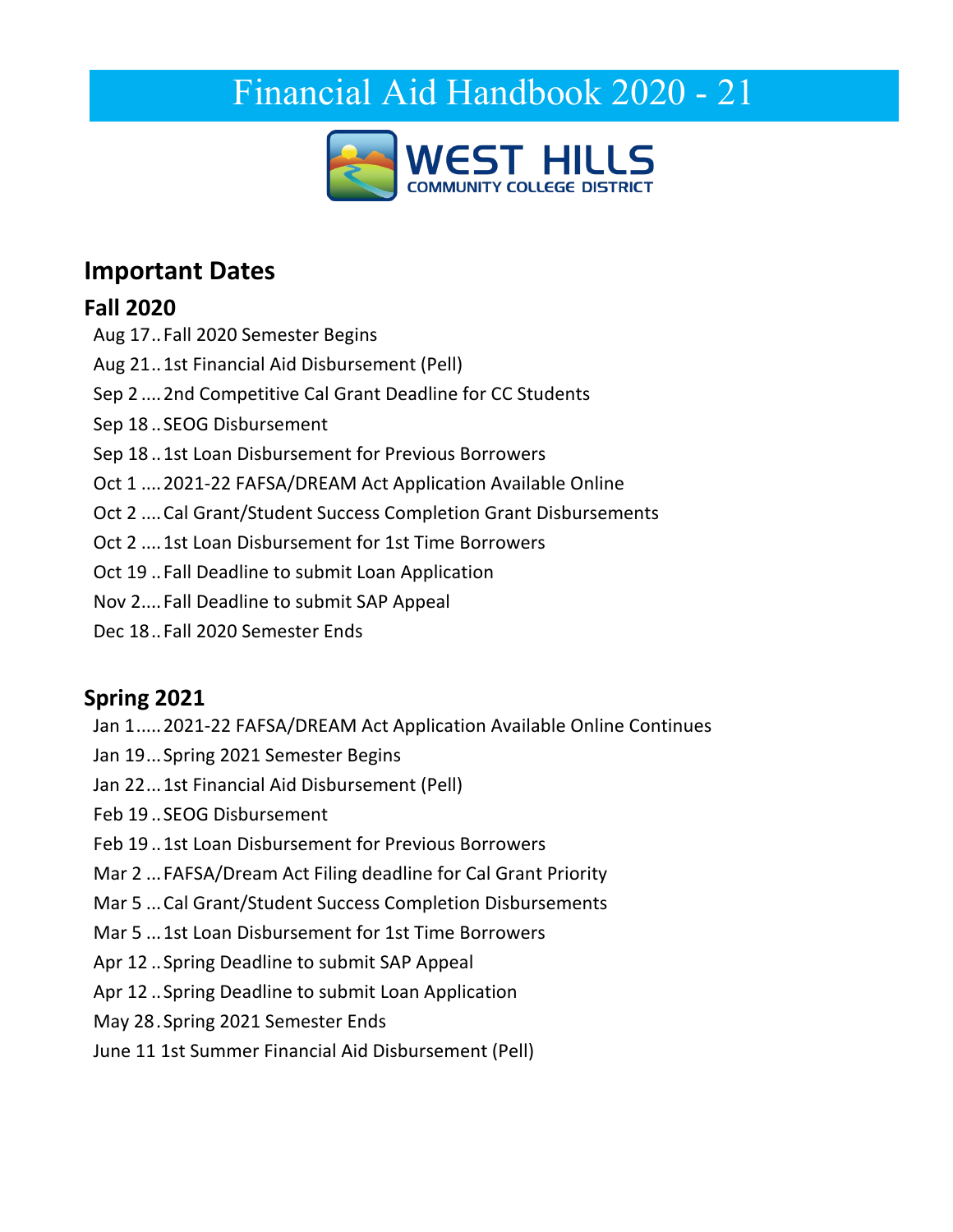## <span id="page-1-0"></span>West Hills College Financial Aid Offices

#### **Coalinga**

300 Cherry Lane Coalinga, CA 93210

#### **Office Hours**

*(Hours subject to change. Call for updated hours)* Monday, Tuesday, Wednesday 8:00 a.m. — 5:00 p.m. Thursday 10:00 a.m. — 5:00 p.m. Friday 8:00 a.m. — 5:00 p.m.

#### **Contact Us**

(559) 934-2310 phone — (559) 934-2830 fax

#### **North District Center — Firebaugh**

1511 Ninth Street Firebaugh, CA 93622

#### **Office Hours**

*(Hours subject to change. Call for updated hours)* Monday-Friday 8:00 a.m. — 5:00 p.m.

#### **Contact Us**

(559) 934-2961 phone — (559) 934-2877 fax

#### **Lemoore**

555 College Avenue Lemoore, CA 93245

#### **Office Hours**

(Hours subject to cha*nge. Call for upd*ated hours) Monday-Thursday 8:00 a.m. — 5:00 p.m. Friday 8:00 a.m. — 12:00 p.m.

#### **Contact Us**

(559) 925-3310 phone — (559) 925-3820 fax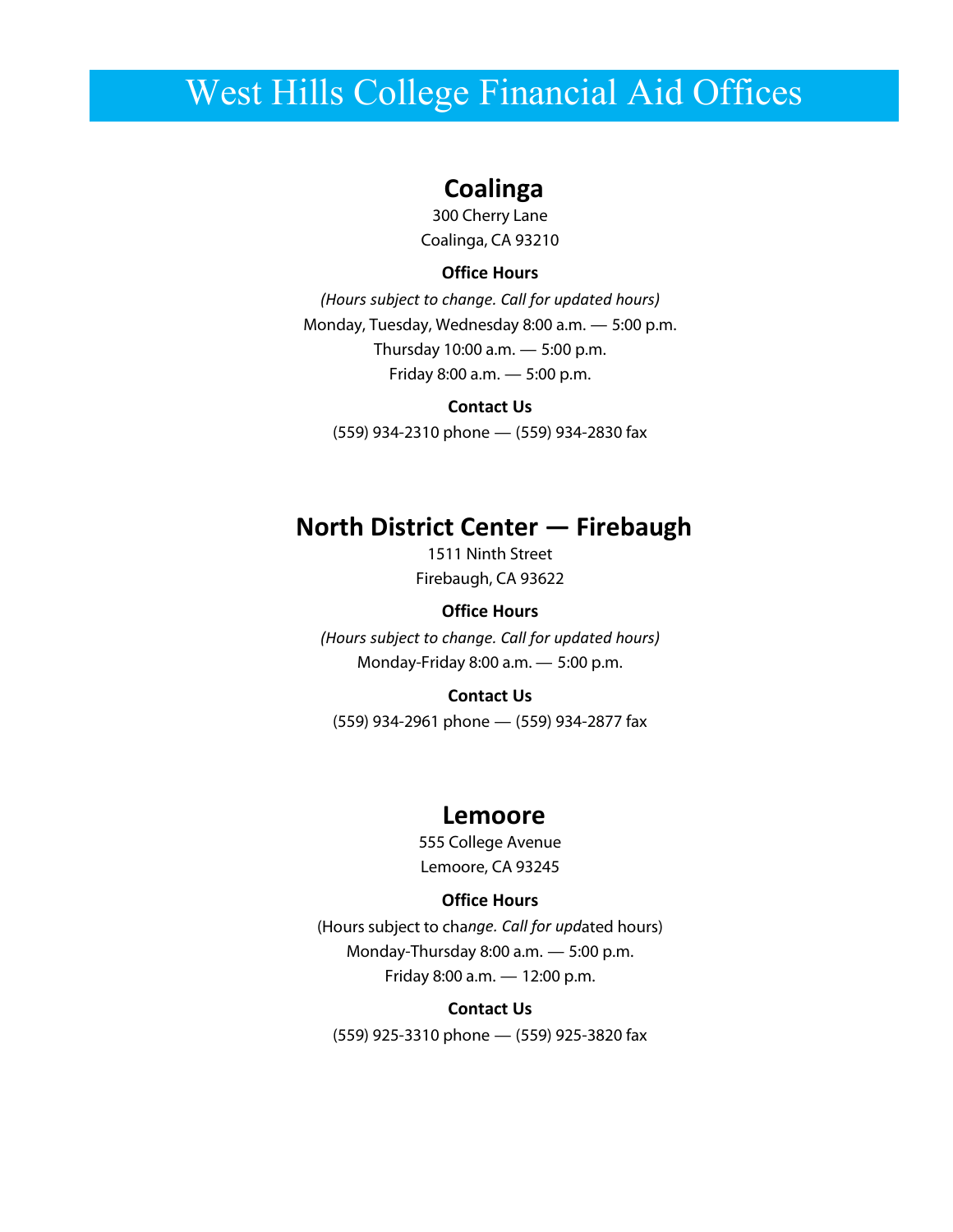## **Table of Contents**

| IMPORTANT GOVERNMENT/FEDERAL REGULATIONS THAT MAY AFFECT YOUR 2020-19 FINANCIAL AID ELIGIBILITY 19 |
|----------------------------------------------------------------------------------------------------|
|                                                                                                    |
|                                                                                                    |
|                                                                                                    |
|                                                                                                    |
|                                                                                                    |
|                                                                                                    |
|                                                                                                    |
|                                                                                                    |
|                                                                                                    |
|                                                                                                    |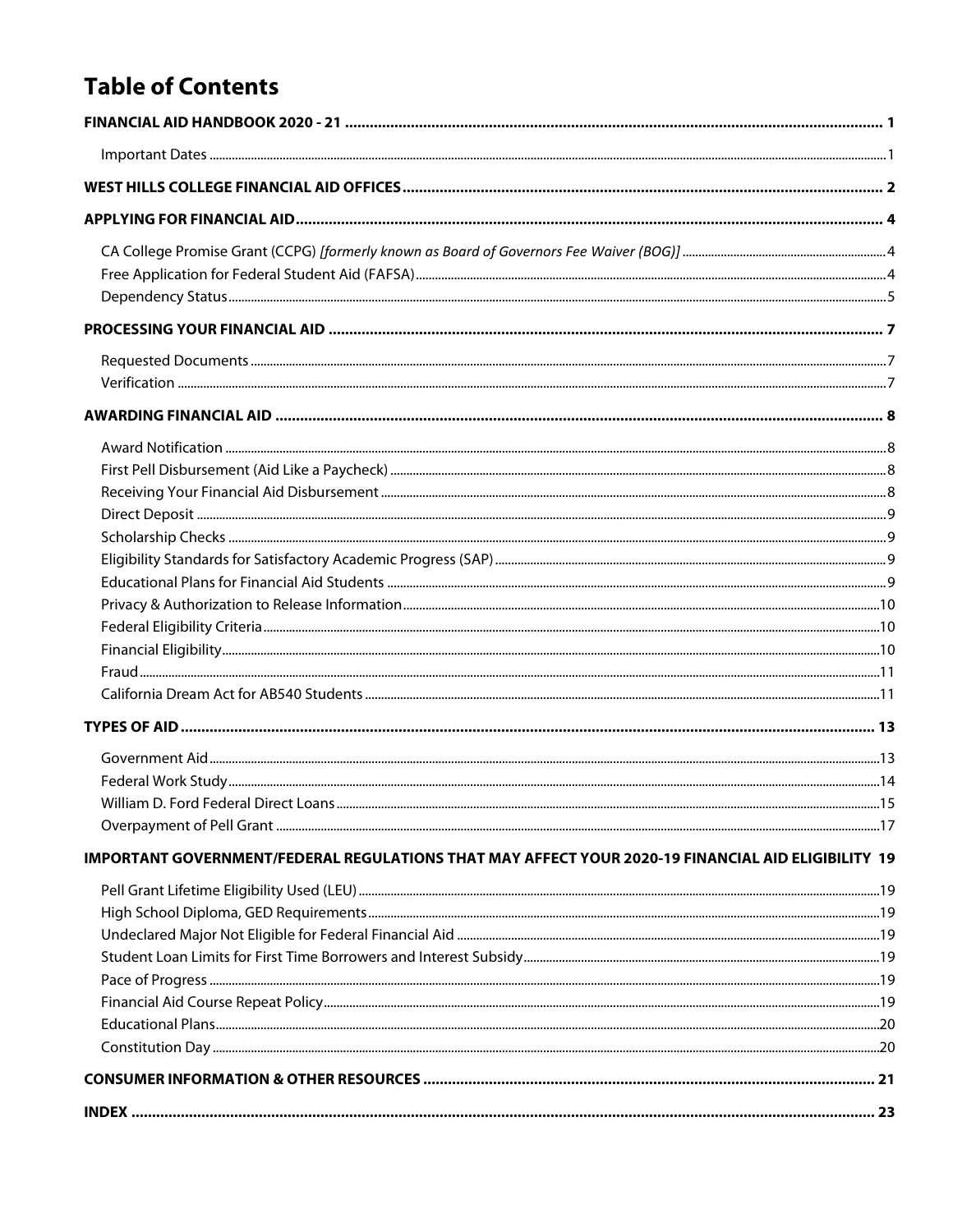# Applying for Financial Aid

<span id="page-3-1"></span><span id="page-3-0"></span>**CA College Promise Grant (CCPG)** *[formerly known as Board of Governors Fee Waiver (BOG)]* The California College Promise Grant (CCPG) will cover your enrollment fees at West Hills College for the entire school year as long as academic progress is maintained. This means you will not have to pay the \$46/unit enrollment fee for your classes. The CCPG is not a cash award and is only available for California residents. \*\*

Apply for a CCPG by completing the Free Application for Financial Aid (FAFSA), the California Dream Act Application (CADAA) for AB540 students, or the CCPG Application. The CCPG application will consider a student for the CCPG only. Students who complete a FAFSA or CADAA will be considered for the CCPG as well as other forms of aid.

All students must complete new applications each school year beginning October 1st for the upcoming school year, which begins with the Summer term and ends with the Spring term.

Once you qualify for a CCPG, it remains active for the remainder of the school year as long as academic progress is maintained. The CCPG is not retroactive. If you qualify for a CCPG and have already paid your enrollment fees, you will need to request a refund from the Business Office. You may submit this request online through your MyWestHills Portal.

The CA College Promise Grant (CCPG) is subject to the State of California regulations. Eligibility is determined and academic standing is monitored by the Registrar's Office. Students who are placed on Academic Probation or Academic Dismissal may lose BOG eligibility for Fall 2020 and/or Spring 2021.

*\*\* AB540 students are considered California Non-Residents and are also eligible to receive the CCPG. See page 10 for more information on AB540 and the CADAA.*

#### **Loss of CA College Promise Grant and the Appeal Process**

Students who have lost CA College Promise Grant eligibility may complete and submit an Appeal Form for Registration Priority and CA College Promise Grant Reinstatement to the appropriate office for review.

## <span id="page-3-2"></span>**Free Application for Federal Student Aid (FAFSA)**

All students applying for federal financial aid must create an FSA ID and password and complete an application online at [www.fafsa.gov](http://www.fafsa.gov/). See page 11 for an overview of the types of aid the FAFSA can offer students.

#### **The Priority Filing Deadline for FAFSA is:**

March 2nd each year

#### Students who miss this deadline should still apply!

Be sure to list the Federal School code for the campus you plan to pursue your degree/certificate of achievement at.\*

> West Hills College Coalinga: **001176** West Hills College Lemoore: **041113**

*\*Students who put both Lemoore and Coalinga school codes on their FAFSA will experience delays, and must change the code to reflect only one campus.*

FAFSA results are emailed to the student in the form of a Student Aid Report (SAR). As soon as you receive your SAR, look it over carefully to make sure all the information is correct and that your FAFSA has not been rejected.

Check: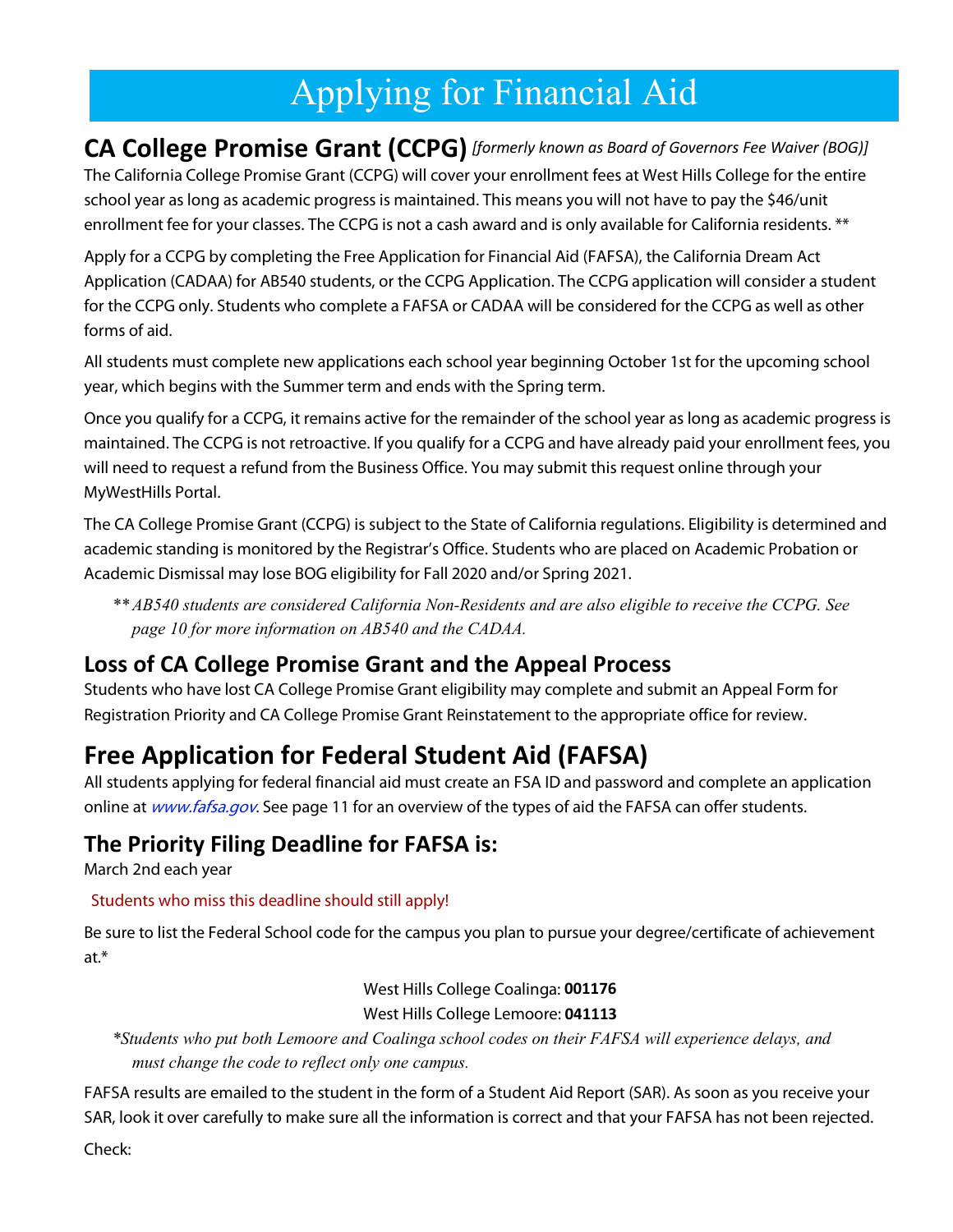Names on FAFSA are identical to names on social security cards, no nicknames or abbreviations.

Social Security Number

Birthdate

Income/asset information

Academic level/goal

Tax data obtained using FAFSA's IRS Data Retrieval Tool

If corrections are not needed, keep the SAR for your records. Unnecessary corrections will cause delays in your financial aid.

If you need to make corrections, do them online at [www.fafsa.gov](http://www.fafsa.gov/).

## <span id="page-4-0"></span>**Dependency Status**

The federal government expects students and their families to contribute toward educational expenses. You are considered dependent and are required to provide parental information on the FAFSA unless:

You were born before January 1, 1996; or

- You are married at the time of application: (Answer "yes" if you are separated but not divorced.); or
- You have or will have children who receive more than half of their support from you between July 1, 2020 and June 30, 2021; or
- You have dependents (other than your spouse or children) who live with you, receive more than half their support from you, now and through June 30, 2021; or

You are a veteran of the U.S. Armed Forces; or

- You are serving on active duty in the U.S. Armed Forces for purposes other than training; or
- You are enrolled in a master's or doctorate program (such as MA, MBA, MD, ID, PhD, EdD, graduate certificate; or
- At any time since you turned age 13, both of your parents were deceased, you were in foster care or were a dependent or ward of the court for legal guardianship (not probation); or
- You are or were an emancipated minor as determined by a court in your state of legal residence; or
- You are or were in legal guardianship (not your parents) as determined by a court in you state of legal residence; or
- On or after July 1, 2019, your high school or school district homeless liaison determined that you were an unaccompanied youth who was homeless; or
- On or after July 1, 2019, the director of an emergency shelter or transitional housing program funded by the U.S. Department of Housing and Urban Development determined that you were an unaccompanied youth who was homeless; or
- On or after July 1, 2019, the director of a runaway or homeless youth basic center or transitional living program determined that you were an unaccompanied youth who was homeless or self-supporting and at risk of being homeless.

Students who meet any one of the criteria listed above are considered independent and, if currently married are required to also provide spouse's information on the FAFSA.

## **Dependency Status Override**

Students with adverse or unusual circumstances may be considered for a dependency status change by submitting a Request for Dependency Override to the Financial Aid Office. If you have any questions, please contact our office.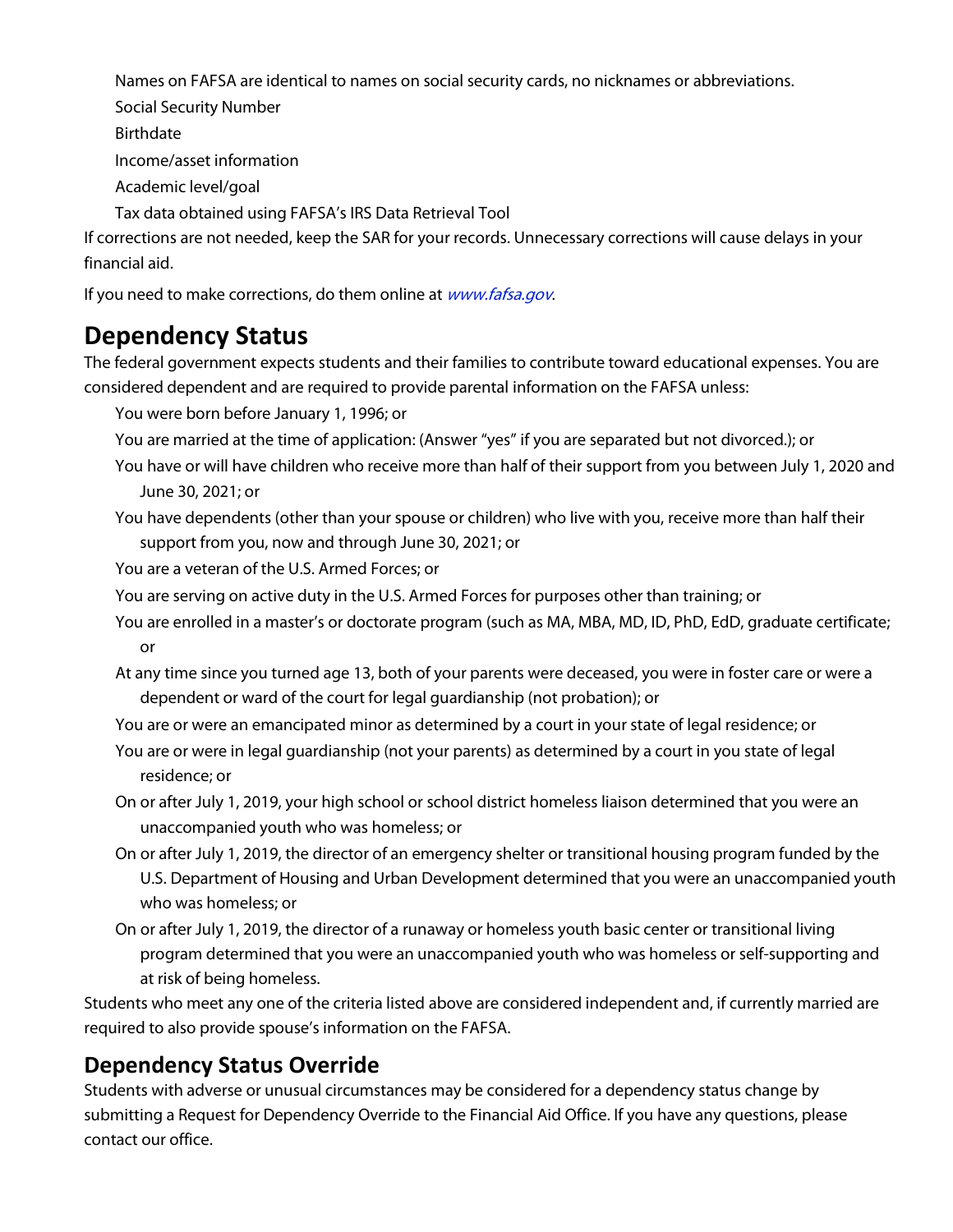Submit your FAFSA without parental data. Once West Hills College receives your FAFSA, submit the Dependency Override along with all other requested paperwork. If your petition is approved, the college will resubmit your FAFSA as an Independent student. A Request for Dependency Status Override must be renewed each academic year.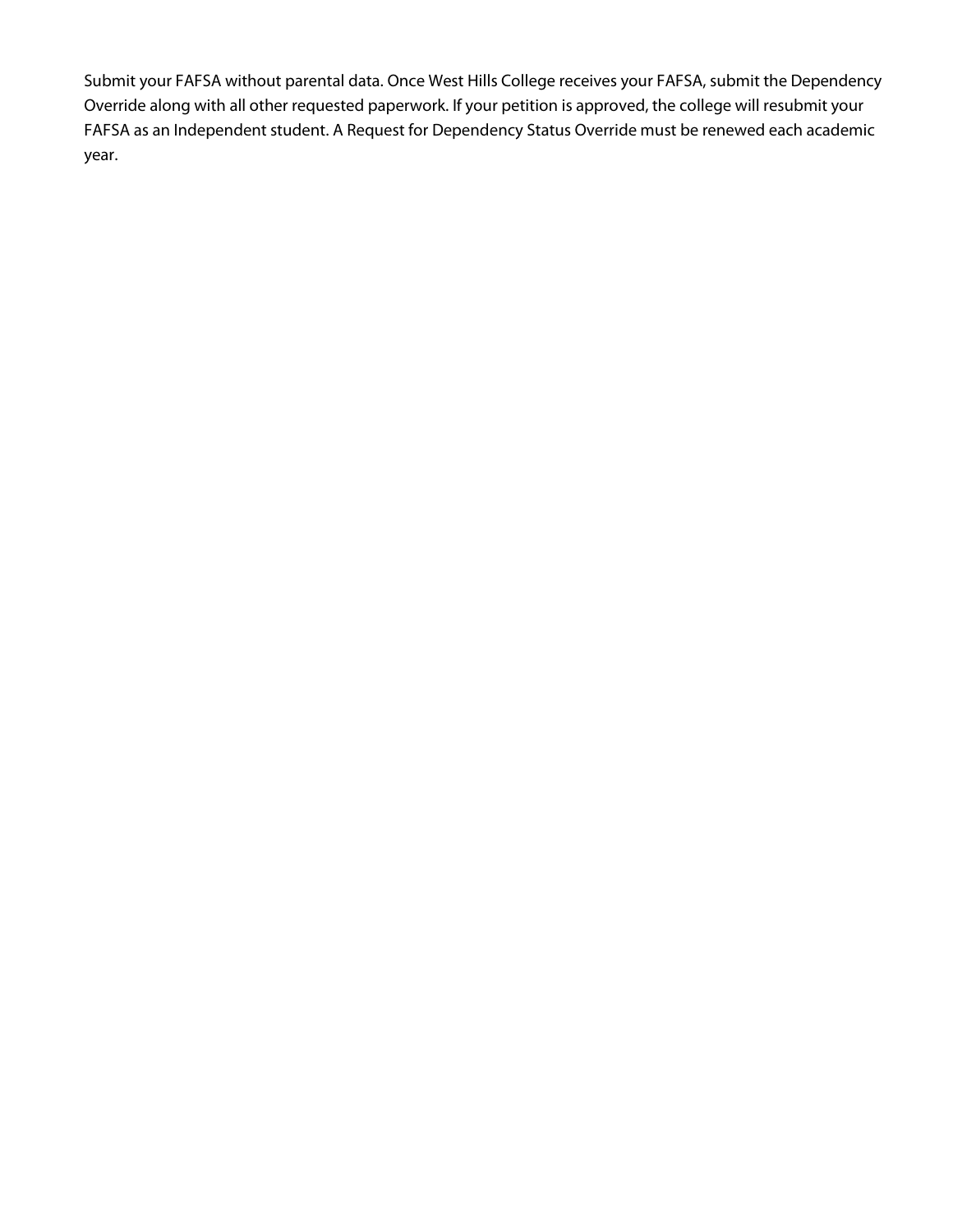## Processing Your Financial Aid

## <span id="page-6-1"></span><span id="page-6-0"></span>**Requested Documents**

Filing the FAFSA is just the first step! You may be required to submit additional documents to complete your financial aid file. You will be notified by email how to view the required document requests through your MyWestHills Portal under "Financial Aid" and click on "Financial Aid Documents". Always be sure to keep your email, phone number and mailing address current through the MyWestHills Portal.

The Financial Aid Office will only contact students through their student email accounts in the MyWestHills Portal. If you do not submit the required documents, your financial aid will not be processed.

## <span id="page-6-2"></span>**Verification**

You may be randomly selected by the Federal Processor (FAFSA) for verification. This means that we are required to verify such things as your household size, number in college, income, and/or asset information.

If you are selected for Verification, Verification Worksheets will be requested. Verification Worksheets for students and parents can be found on the Forms page of the Financial Aid webpage and in person at the Financial Aid Office. Worksheets must be completed, signed, and submitted with no blanks.

If you do not select the IRS Data Retrieval Link on the FAFSA, you will be required to submit your 2018 Federal Tax Transcript, and in the case of dependent students, your parents' 2018 Federal Tax Transcript from the IRS. If you do not enter wages on your FAFSA, you may be asked to submit your 2018 W2s, 1099s, and disclose all wages earned 'under the table'. Parents and Independent students who do not file a Federal Tax Return may be expected to submit a "Verification of Nonfiling" letter from the IRS.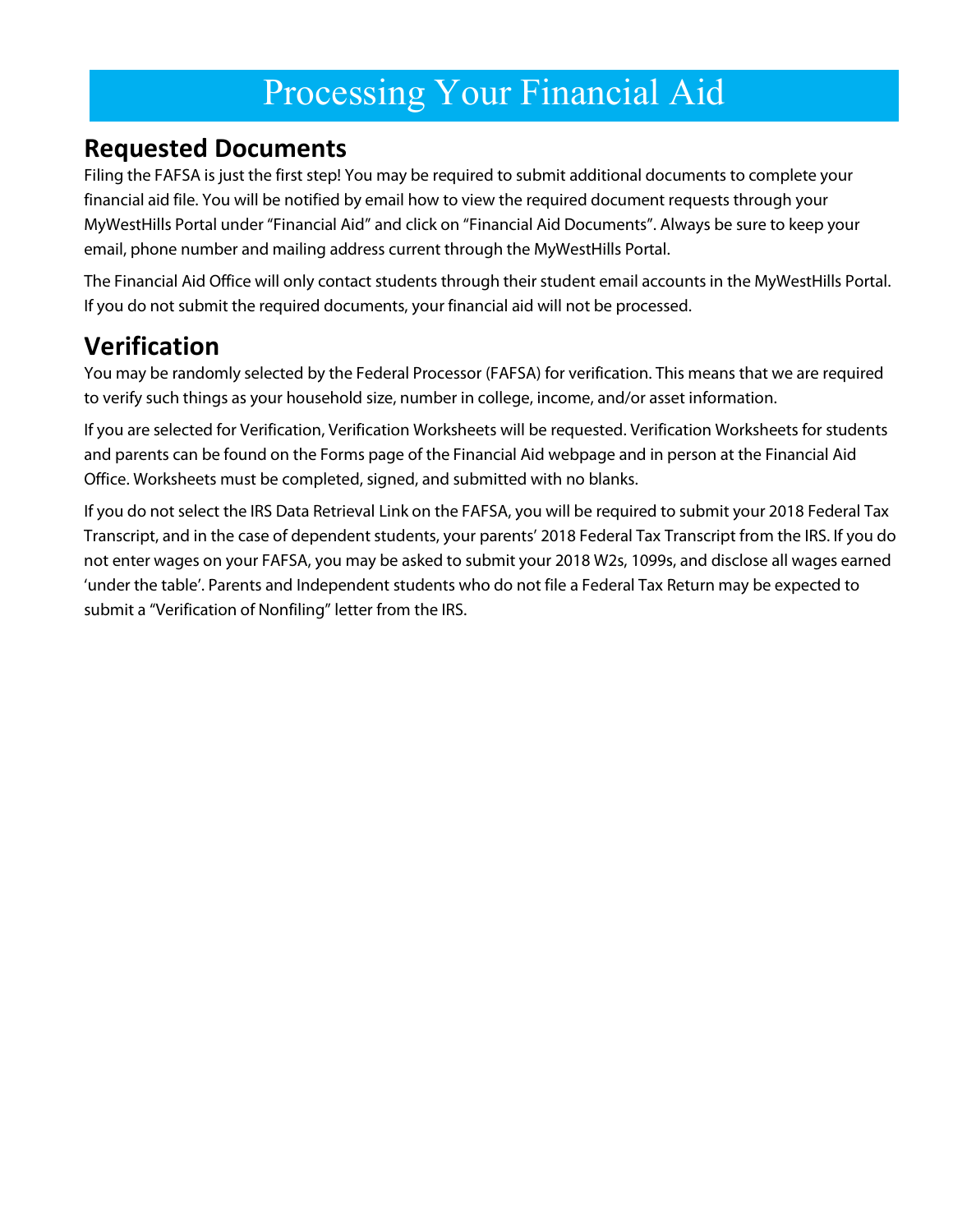# Awarding Financial Aid

## <span id="page-7-1"></span><span id="page-7-0"></span>**Award Notification**

An 'Award Notification' email will be sent to you after your file and academic progress have been reviewed. Award amounts shown are based on full-time enrollment (12 or more units). The actual amount received will differ if your enrollment status is less than full-time or changes. You can view your estimated award amounts on your MyWestHills Portal.

Note: If you are repeating a course you have previously passed, its units may not count toward your financial aid award. (See page 16 for Financial Aid Course Repeat Policy.)

Federal regulations require that all types of financial aid be coordinated. You must inform the Financial Aid Office if you receive any aid not listed on your Award Letter such as scholarships, stipends, and vocational rehabilitation. A revision to your financial aid may be necessary.

## <span id="page-7-2"></span>**First Pell Disbursement (Aid Like a Paycheck)**

If you are eligible for an annual Pell Grant of more than \$2,000, your Pell Grant will be disbursed throughout the award year in multiple installments. If the annual Pell Grant amount Is less than \$2,000, then you will receive one disbursement per term. The first award amount (approximately 20%) of the Pell Grant will be disbursed on the first Friday of the term. All awards are mailed as a paper check or deposited electronically in your checking or savings account. We strongly encourage you to use Direct Deposit. If you choose not to participate in Direct Deposit, a check will be mailed to the address in your MyWestHills Portal on the day of the disbursement and there is no guarantee as to how long it will take you to receive your check.

- **PELL Grant:** Disbursement dates depend on when your completed file is reviewed and will reflect your actual enrollment status at the time of payment. If you get paid for a class that you do not attend, you will owe money. You may receive less Pell Grant than the amount on your Award Notification if your enrollment status is less than full-time and/or if you owe student charges (i.e. West Hills College Lemoore Associated Student Body Fee).
- **West Hills College Scholarships:** If you have been awarded a scholarship, it will be available the first week of the term unless you are do not meet enrollment requirements for your specific scholarship at that time. Scholarships requiring enrollment verification will be disbursed within two weeks after confirmation of your updated enrollment status. For more information on the West Hills College General Scholarship visit: <https://westhillscollege.com/district/foundation/scholarships/>

*Note: For Summer term, no adjustments are made once you have been awarded.*

#### **Subsequent Disbursements**

The remainder of the Pell Grant will be disbursed every four weeks on Fridays throughout the term. Other grants like FSEOG, EOPS/CARE, Cal Grants B or C, Student Success Completion Grant and Direct Student Loans have distinct disbursement dates throughout the term. If you see one of these grants or loans listed on your Award Notification, please go to the following link for the disbursement dates:

<https://westhillscollege.com/lemoore/admissions/financial-aid/disbursement-calendar.php>

## <span id="page-7-3"></span>**Receiving Your Financial Aid Disbursement**

Students who are eligible for a financial aid disbursement will receive a check mailed to the address on file in their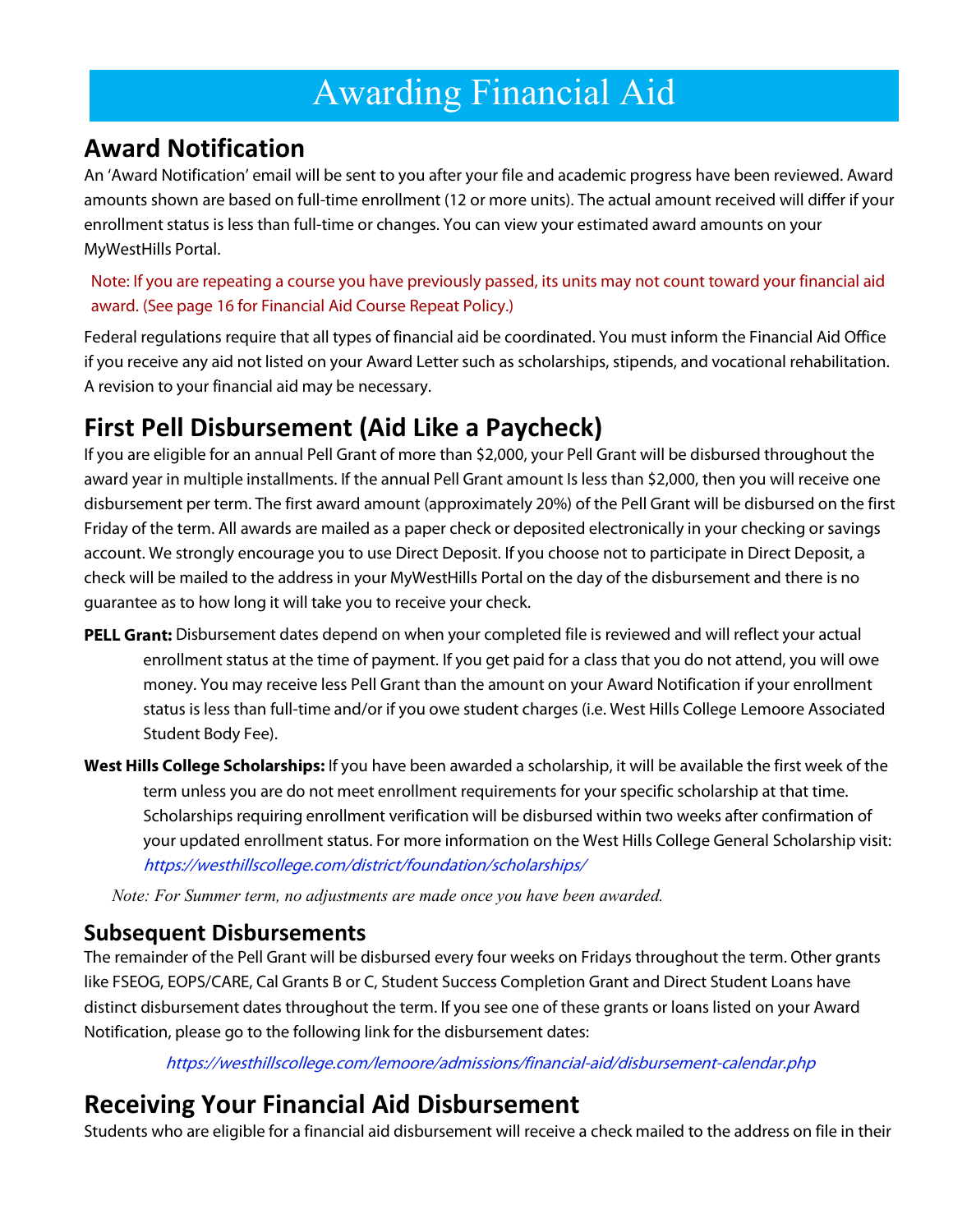MyWestHills Portal. Disbursements are process biweekly throughout the term and checks can expect to be received in the mail within 10 business days afterwards, oftentimes sooner.

Students who have changed addresses must update their information with the Financial Aid Office immediately. Requests for replacement checks will not be accepted prior to two weeks after the attempted disbursement to allow for variances in postal delivery times. If you still have not received your disbursement two weeks after the attempted date, you must contact the Business Services Office at 934-2115 to initiate the request for a replacement.

## <span id="page-8-0"></span>**Direct Deposit**

Students are encouraged to have their financial aid directly deposited into their bank accounts by enrolling in Direct Deposit\* at the Financial Aid Office. Direct Deposit enrollments must be received at least 30 days prior to the disbursement date to guarantee it will be set up in time. Students who submit the form late will receive a mailed check for their first disbursement and direct deposit will be set up later.

Students who have changed bank accounts must update their information with the Financial Aid Office immediately. Disbursements that are deposited into closed accounts will incur a \$30 fee and the remaining amount will be mailed to the student. If you wish to change your account information for Direct Deposit, you must submit a Direct Deposit Cancel/ Change Form in addition to either a new Direct Deposit Enrollment Form or Opt-Out Form with a mailing address.

*\*Please note Direct Deposit for Financial Aid payments is distinct and separate from Direct Deposit for Federal Work Study students.*

## <span id="page-8-1"></span>**Scholarship Checks**

Students who have been awarded a scholarship from the West Hills College General Scholarship program will have paper checks available for them at the Student Services Office starting the first week of classes each term. Students must come with a photo I.D. to retrieve their scholarship check.

Scholarships that require a certain enrollment level will not be issued to students until they are officially registered in the required number of units, which may be after the first week of the semester.

## <span id="page-8-2"></span>**Eligibility Standards for Satisfactory Academic Progress (SAP)**

To meet academic eligibility standards, you must:

Complete at least 70% of units attempted each term.

Maintain a Grade Point Average of at least 2.0

Not have exceeded 150% of your program attempted units (i.e. 90 units for a 2-year AA or AS). For details, see our Satisfactory Academic Progress (SAP) Policy: [https://westhillscollege.com/lemoore/admissions/financial](https://westhillscollege.com/lemoore/admissions/financial-aid/sap.php)[aid/sap.php](https://westhillscollege.com/lemoore/admissions/financial-aid/sap.php)

Academic Progress Standards apply to all terms including summer.

## <span id="page-8-3"></span>**Educational Plans for Financial Aid Students**

State law requires that all community college students have an Educational Plan (Ed Plan). Financial Aid will continue to require Ed Plans for appeals. Having an Ed Plan keeps you on track to reach your goal and is one of the requirements in order to maintain your priority registration.

There are two types of Ed Plans:

- An Abbreviated Ed Plan (1 to 2 semesters to get you started) and
- A Comprehensive Ed Plan (laying out all of the courses you need to reach your goal at West Hills College.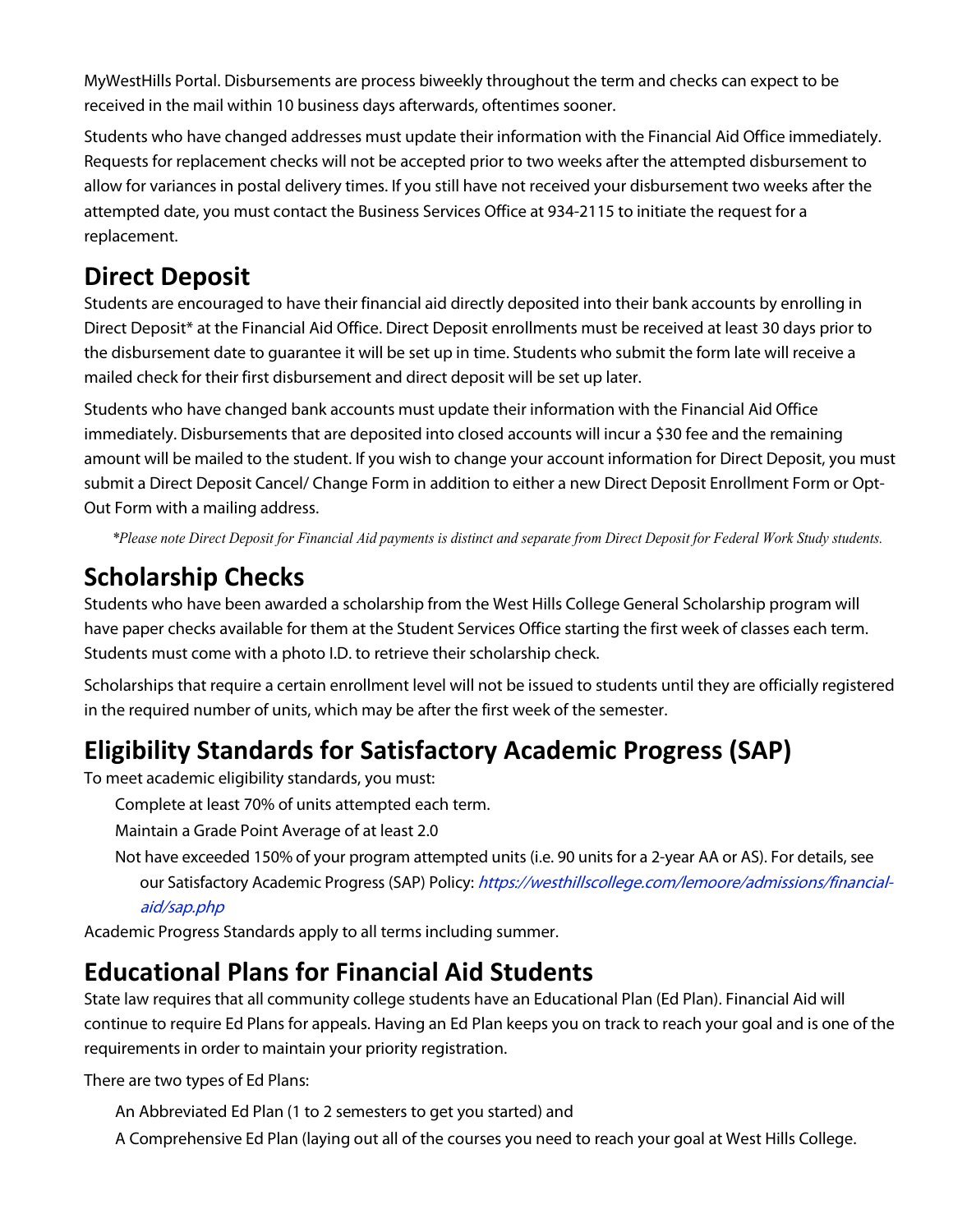A Comprehensive Ed Plan is required for students submitting a Maximum Time Frame Appeal. An Abbreviated Ed Plan will suffice for a Financial Aid SAP Appeal.

All Ed Plans for Financial Aid purposes must be approved by a West Hills College Counselor or Academic Advisor.

## <span id="page-9-0"></span>**Privacy & Authorization to Release Information**

Due to the Family Educational Rights and Privacy Act (FERPA), we cannot release student financial aid information to anyone other than you, the student. If you wish your information to be released to someone else, you must submit an Authorization to Release Information Form (FERPA) to the Financial Aid Office. The form is available online on the Forms Link or in-person.

College students who are under 18 years old are not exempt from these Federal privacy rules. Parents of minors must be authorized individuals as allowed by the student for the Financial Aid Office to release information.

#### **Privacy—Federal Educational Privacy Rights (FERPA) and Authorization to Release Information**

<http://www.ed.gov/policy/gen/guid/fpco/ferpa/index.html>

## <span id="page-9-1"></span>**Federal Eligibility Criteria**

To be eligible to receive federal financial aid, you must meet the following requirements:

Have a high school diploma, GED, or its equivalent

Have a declared major

Be working toward an eligible program [i.e. Associate Degree, or an Approved Certificate of Achievement (16 units or more)] *Local Certificates are NOT eligible programs*.

Be a U.S. citizen or an eligible non-citizen

Have completed all required forms

Maintain Satisfactory Academic Progress

Have financial need (except in the case of unsubsidized loans)

Be in compliance with Selective Service Registration (men)

Not owe a refund or repayment on a federal grant

Not be in default on a federal student loan

Not have a drug conviction for an offense that occurred while you were receiving federal student aid.

## <span id="page-9-2"></span>**Financial Eligibility**

#### **Cost of Attendance**

A student budget that includes standard fees and costs is assigned to all financial aid recipients. The budget is based on data provided by the California Student Aid Commission.

Standard student budgets are constructed recognizing the different costs for students living at home or living away from home. A student who does not qualify for California residency is classified as a non-resident student and is required to pay a non-resident tuition fee. The fee for non-resident tuition is \$265.00 per unit effective Fall 2020. This fee is in addition to the \$46 per unit enrollment fee mandated by the State of California.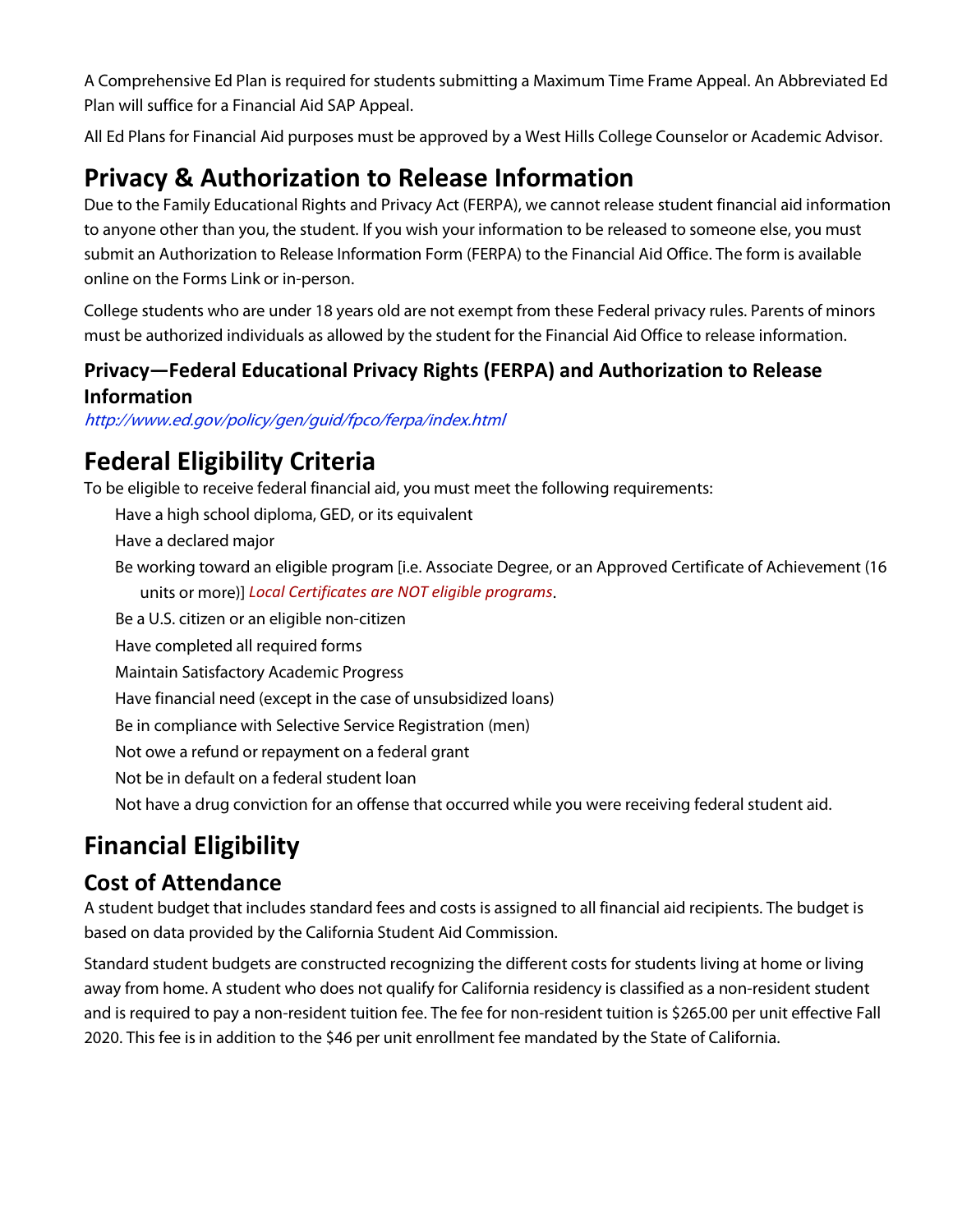| <b>Cost of Attendance (Fall &amp; Spring)</b> |         |                          |                                     |
|-----------------------------------------------|---------|--------------------------|-------------------------------------|
|                                               | At Home | <b>Away From</b><br>Home | <b>On Campus</b><br>(Coalinga Only) |
| Enrollment Fees**                             | 1380    | 1380                     | 1380                                |
| Books/Supplies                                | 1080    | 1080                     | 1080                                |
| Food/Housing                                  | 8780    | 16580                    | 7490                                |
| Transportation                                | 938     | 858                      | 324                                 |
| Personal/Misc.                                | 3226    | 3784                     | 2610                                |
| Total***                                      | 15404   | 23682                    | 12884                               |

*\*\*Enrollment Fees are based on 15 units per semester at \$46/unit*

*\*\*\* For out of state students, 15 units is at \$4665 per semester or \$311/unit*

*(Includes: \$46/units enrollment fee and \$265 nonresident fee). These fees/tuition are subject to change.*

#### **Expected Family Contribution (EFC)**

Your Expected Family Contribution (EFC) is calculated using the information you provided on the FAFSA. The Federal Processor calculates a Student Contribution for all students and a Parent Contribution for Dependent students based on income, assets, household size, age and other factors. The EFC is the amount of money you and your family are expected to contribute toward your own educational costs.

#### **How to Calculate Financial Need**

Your Cost of Attendance

- (minus) Your Expected Family Contribution (EFC)
- (minus) Other Resources (e.g., Scholarships)
- = Your Financial Need

#### <span id="page-10-0"></span>**Fraud**

Any individual committing fraud on an application for financial aid, or any individual who fraudulently manipulates the financial aid programs or process for personal gain will be reported to the Department of Education, Office of Inspector General.

Cases of suspected fraud which results in the receipt of aid, will be reported for possible collection of funds and/or prosecution. These include:

Knowingly misrepresenting family or financial information,

Purposefully certifying false statements as true and correct,

Intentionally falsifying, misrepresenting, or altering documents used in the financial aid process.

## <span id="page-10-1"></span>**California Dream Act for AB540 Students**

You are an AB540 student if:

You are a U.S. Citizen but do not meet State Residency Requirements or;

You are neither a U.S. Citizen nor an Eligible Non-Citizen; and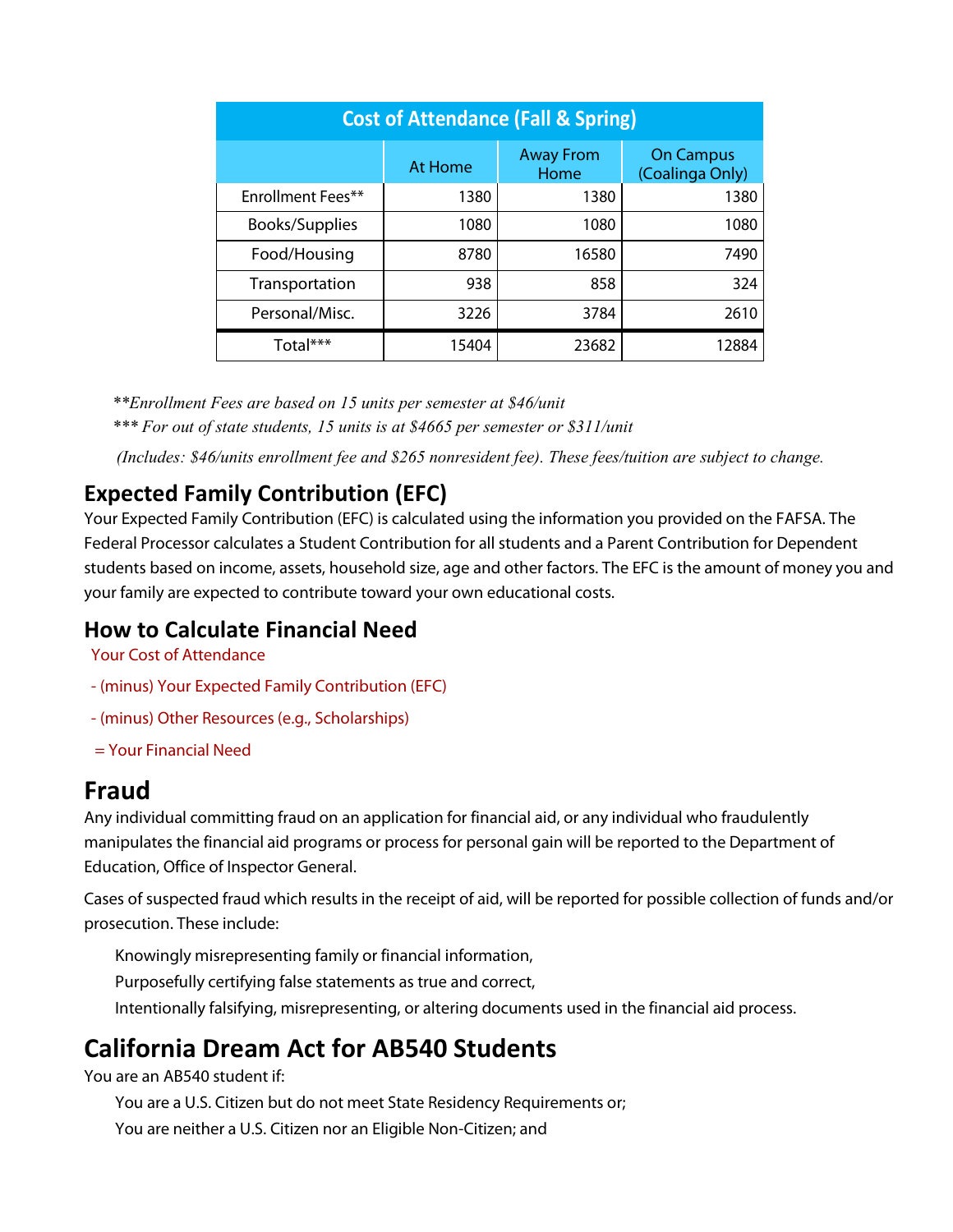You attended a CA elementary or secondary school for at least three years; and graduated from a California High School with a diploma, GED, or passed the CA High School Proficiency Exam, and are registered at a California Community College.

The Dream Act AB130 (effective 01/01/13) and Act AB131 allow AB540 students at West Hills College to be considered for the following types of aid:

CA College Promise Grant (CCPG) CA College Promise Program Enrollment Fee Waiver (CCPW) Cal Grants B & C (must meet the March 2nd deadline) California Student Success Completion Grant **Scholarships** General Foundation Scholarships President's Scholars Engineering Scholars Private Scholarships EOP&S/CARE CalWORKs Chafee Grant (for former foster youth)

AB540 Students can apply for the CA College Promise Grant and Cal Grant using The California Dream Act Application at

#### [dream.csac.ca.gov](http://dream.csac.ca.gov/) or [www.caldreamact.org](http://www.caldreamact.org/)

Separate applications exist for other scholarships and grant programs. Turn to Resources on page 17 for information about these other programs or visit the Financial Aid Office at your campus.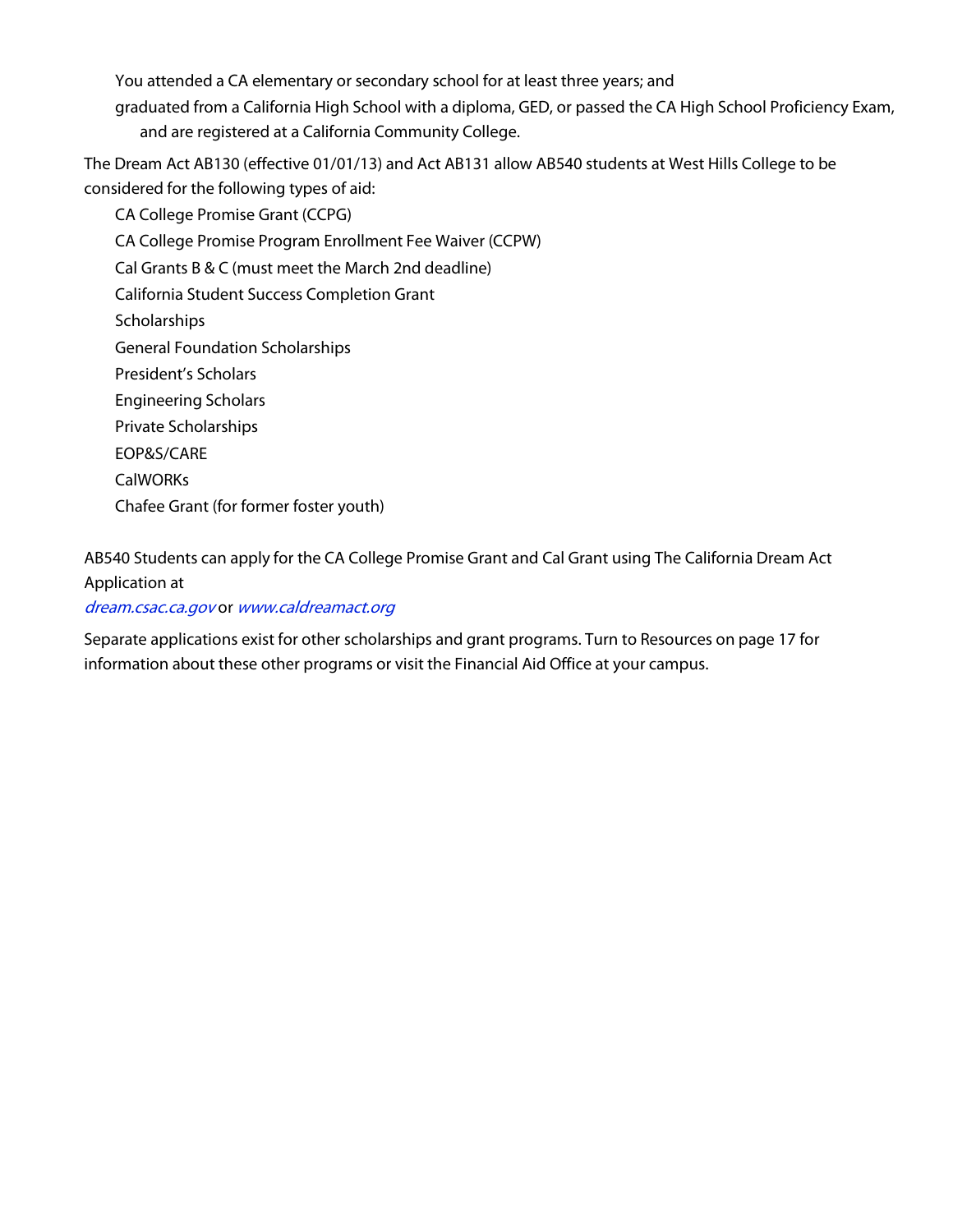# <span id="page-12-0"></span>Types of Aid

## <span id="page-12-1"></span>**Government Aid**

#### **Federal Aid**

Pell Grant -- maximum annual award \$6,195 \*\* See Year-Round Pell Grant Supplemental Education Opportunity Grant (SEOG) -- maximum annual award \$400 Federal Work Study -- annual award based upon financial need

Direct Student Loans -- see page 13 for annual loan amounts

*\*\* Year-Round Pell Grant -- For a student to receive additional Pell Grant funds in excess of 100 percent of the scheduled award, the student must be eligible to receive those funds for the payment period and be enrolled in at least half-time (6 units) in the payment period(s). The college must pay the student all of the student's eligible Pell Grant funds, up to 150 percent of the scheduled award for the award year. The Pell Grant received will be included in determining the student's Pell Grant duration of eligibility and Lifetime Eligibility Used (LEU).*

#### **California State Aid**

CA College Promise Grant (CCPG) -- annual non-cash award \$1,380 (30 units) to cover enrollment fees

CA College Promise Program Enrollment Fee Waiver (CCPW) -- AB19 funds awarded to CA residents or AB540 students who have no need for their enrollment fees and are first-time, full-time students or second year students who received the award in 2019-20

Cal Grant B & C -- maximum annual award for Cal B \$1,672 & Cal C \$1,094 (ONLY eligible 4 years)

California Student Success Completion Grant (SSCG) -- must receive a Cal grant and be enrolled full-time to

qualify: 12-14.50 units = up to \$1,298 annual award;  $15+$  units = up to \$4,000 annual award

Chafee Grant for Foster Youth -- maximum annual award \$5,000

EOPS/CARE -- amounts determined by EOPS funding CalWORKs

For detailed information on the types of financial aid administered at West Hills College visit: [http://www.westhillscollege.com/admissions/grants-and-scholarships/](http://www.westhillscollege.com/admissions/grants-and-scholarships)

#### **Scholarships**

The West Hills Community College Foundation offers a General Scholarship Application each academic year. In addition, the President's Scholar Program and Engineering Scholarship program are also available. Visit the link below for more information:

http://www.westhillscollege.com/admissions/grants-and-scholarships/

#### **Scholarship Information is FREE!**

Beware of scholarship scams that ask you to pay for financial aid and scholarship information. Before you pay for information, contact the Financial Aid Office or go to the Federal Trade Commission's website for Scholarship Scams at: [www.ftc.gov/scholarshipscams](http://www.ftc.gov/scholarshipscams)

NEVER pay to apply for financial aid or scholarships!

#### **Finding Outside Scholarships**

There are hundreds of legitimate scholarship opportunities an ambitious student can discover. The easiest way to match your particular goals and interests with scholarship opportunities is to search online. There are several FREE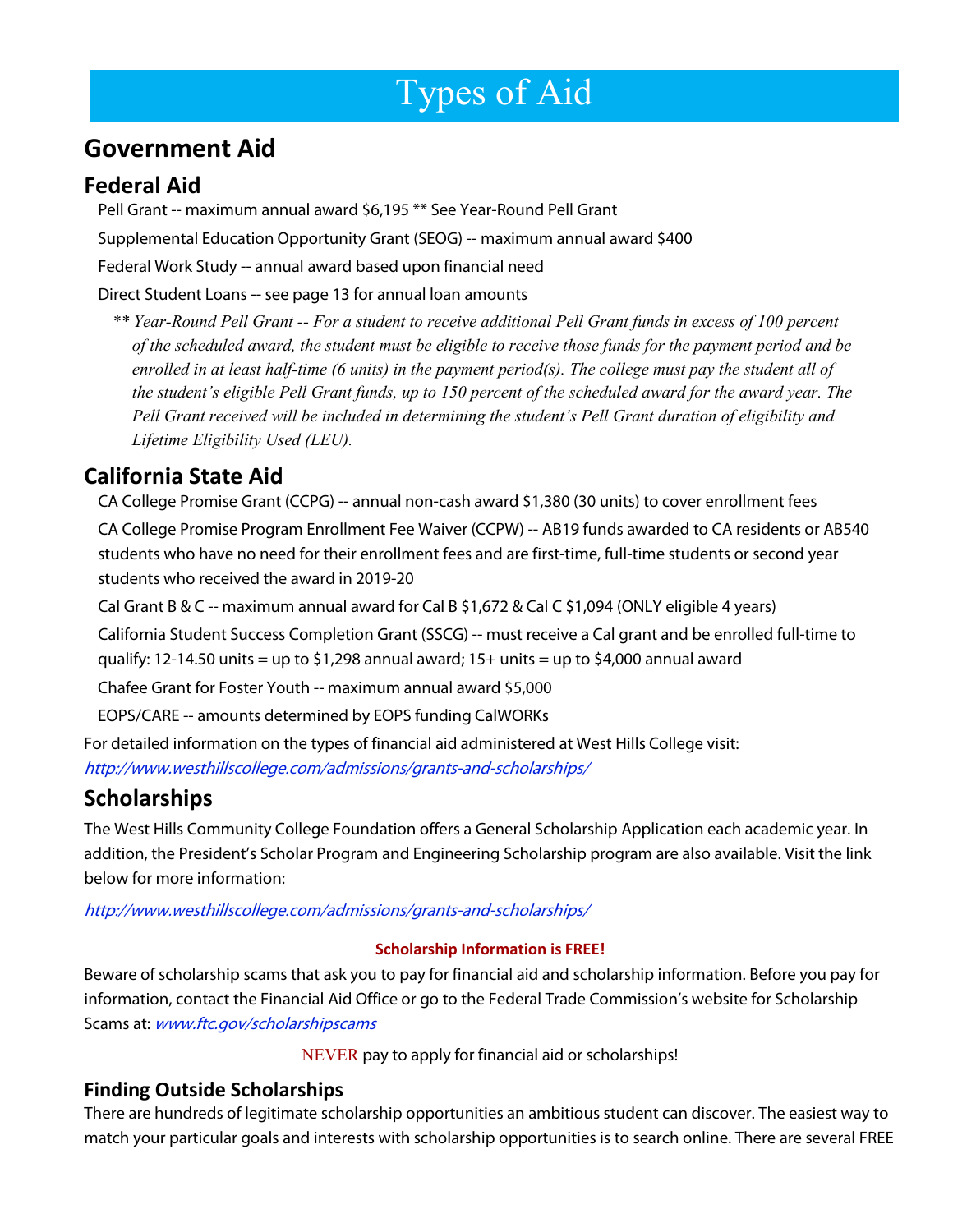#### online scholarship searches available.

Here is a small list to get you started:

- [www.nerdscholar.com](http://www.nerdscholar.com/)
- [www.schoolsoup.com](http://www.schoolsoup.com/)
- [www.fastweb.com](http://www.fastweb.com/)
- <https://bigfuture.collegeboard.org/scholarship-search>

Scholarships can be found almost anywhere. Be sure to ask your current employer or parent's employer if they offer scholarship programs. Even your bank or credit union may have one available!

## <span id="page-13-0"></span>**Federal Work Study**

West Hills College participates in the Federal Work Study Program (FWS) which provides employment opportunities to eligible students. This is an award to work in a job on-campus. Hourly wages on campus currently pay \$13. Students receive a monthly paycheck for hours worked and can earn up to the amount of their award. Students are limited to 19 hours a week but can work up to 25 hours during summer months.

How much you are eligible to receive depends on your financial need, the amount of other aid you receive, and the availability of funds at your school. Unlike the PELL Grant, which provides funds to every eligible student, the campus-based programs provide a certain amount of funds for each participating school to administer each year. When all the money for the FWS program has been allocated, no more awards will be made.

Priority is given to students who meet the March 2nd deadline, had work study employment at West Hills College during the prior academic year, and are making Satisfactory Academic Progress. Work Study funds are limited and are awarded on a first come, first serve basis. The Congressional sequestration may affect West Hills College's Federal Work Study allocation for the 2020-21 academic year.

#### **Conditions of Eligibility:**

To be eligible for federal work study, a student must:

Demonstrate financial need Enroll in a minimum of 6 units, 12 or more is preferred Maintain Satisfactory Academic Progress (SAP) -- See page 8 for SAP Standards Student eligibility may change based on: Adjustments to student's need calculations due to other sources of aid (i.e.: Pell Grant, Cal Grant, Student Loans, and Scholarships) Enrollment status changes Financial aid Denial

#### **How to apply:**

Students interested in applying for work study must first complete the FAFSA and then the Work Study Application. For Coalinga students, the Work Study Application can be found in the administration building in the Financial Aid Department or on the West Hills website under Financial Aid Forms. The completed application is turned into the Work Study Coordinator in the Financial Aid Department. For Lemoore students, the Work Study Application Is completed In Jobspeaker by going to *[lemoore.jobspeaker.com](https://lemoore.jobspeaker.com/)*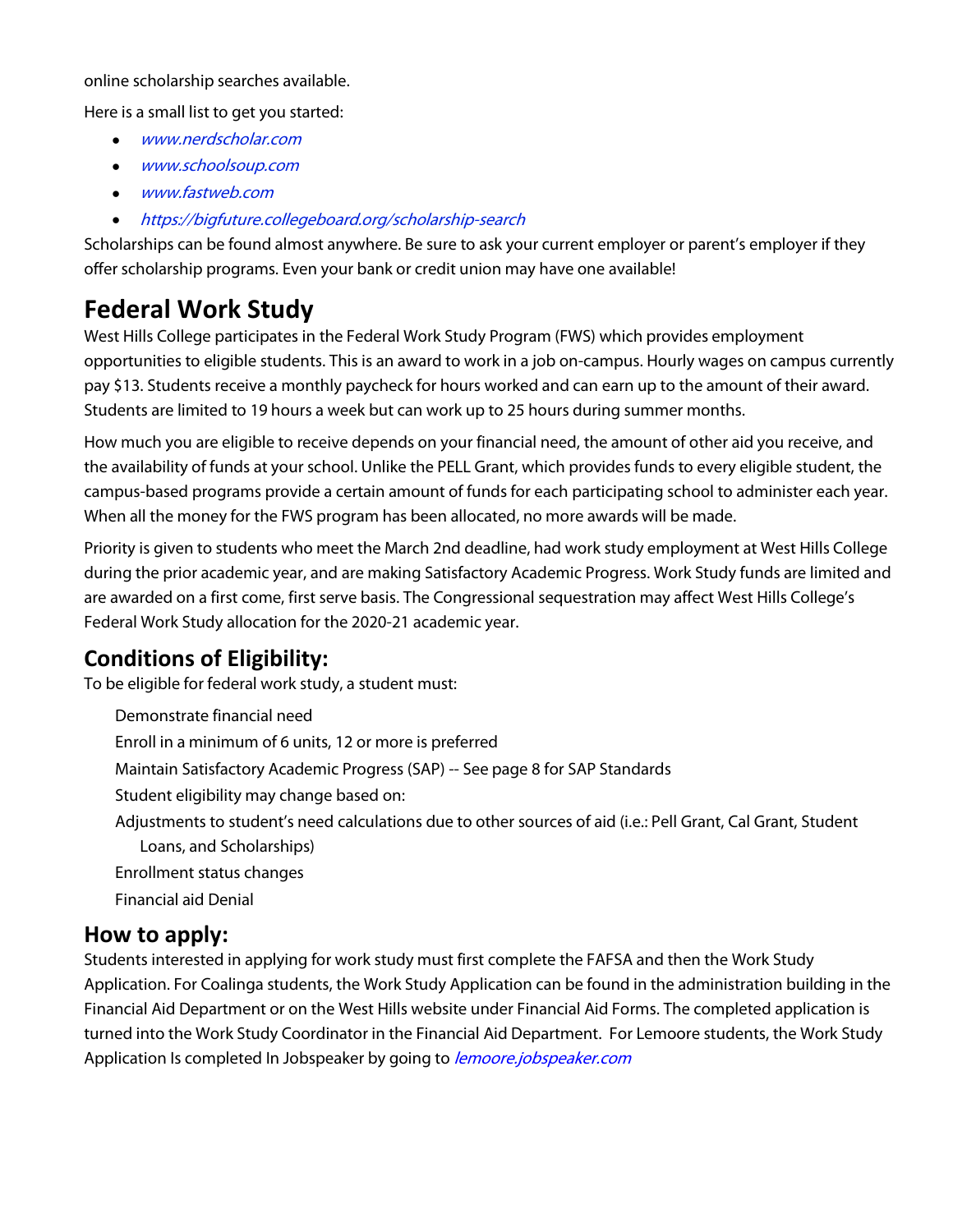## <span id="page-14-0"></span>**William D. Ford Federal Direct Loans**

#### **Types of Loans**

#### **Subsidized Direct Loan - 4.53% fixed interest**

While you are in school at least half-time, during your repayment period, and during any approved deferment periods, the federal government will pay the interest on your subsidized loans. After you graduate, withdraw from school, or drop below half-time enrollment, there is a six-month grace period before repayment of the loans begins. When you enter repayment, you are responsible to begin repaying the amount you borrowed as well as the interest that will accrue during the repayment period.

#### **Unsubsidized Direct Loan – 4.53% fixed interest**

Interest accrues immediately after disbursement. If you borrow unsubsidized loans, we strongly recommend that you begin making interest payments right after you receive your loan check. If you do not make interest payments while you are in school, the interest continues to accrue and is added (capitalized) to your principal loan balance at repayment. When interest capitalization occurs, you will then be paying interest on top of interest which greatly increases the amount of your loan and the total amount you will be repaying. This should be a loan of last resort!

| <b>Loan Borrowing Limits</b>            |                                    |                                          |                       |                                                               |
|-----------------------------------------|------------------------------------|------------------------------------------|-----------------------|---------------------------------------------------------------|
| Dependent<br><b>Students</b>            | Subsidized/<br><b>Unsubsidized</b> | <b>Additional</b><br>Unsubsidized        | <b>Yearly Maximum</b> | Lifetime<br><b>Undergraduate Limits</b>                       |
| Grade Level 1<br>0-29.9 completed units | \$3,500                            | \$2,000                                  | \$5,500               | \$31,00 total, no more<br>than \$23,000 can be<br>subsidized  |
| Grade Level 2<br>30+ completed units    | \$4,500                            | \$2,000                                  | \$6,500               |                                                               |
| <b>Independent Students</b>             | Subsidized/<br>Unsubsidized        | <b>Additional</b><br><b>Unsubsidized</b> | <b>Yearly Maximum</b> | Lifetime<br><b>Undergraduate Limits</b>                       |
| Grade Level 1<br>0-29.9 completed units | \$3,500                            | \$6,000                                  | \$9,500               | \$57,000 total, no<br>more than \$23,000<br>can be subsidized |
| Grade Level 2<br>30+ completed units    | \$4,500                            | \$6,000                                  | \$10,500              |                                                               |

*\*\* There is a 1.059% Origination Fee for all Direct Subsidized and Unsubsidized Loans that are first disbursed between July 1, 2020 and September 30, 2020. The Origination Fee for new loans disbursed after October 1, 2020 is 1.059%.*

*Note: West Hills College does not participate in the Parent PLUS or Private Alternative Loan Program.*

#### **Terms and Conditions - How to Apply for a Student Loan**

Loans must be repaid. Students interested in borrowing Direct Student Loans must apply each school year. To apply, you must:

Complete the FAFSA and establish eligibility

Complete your financial aid file by submitting all requested forms

Attend a Loan Workshop for Coalinga students (call to schedule)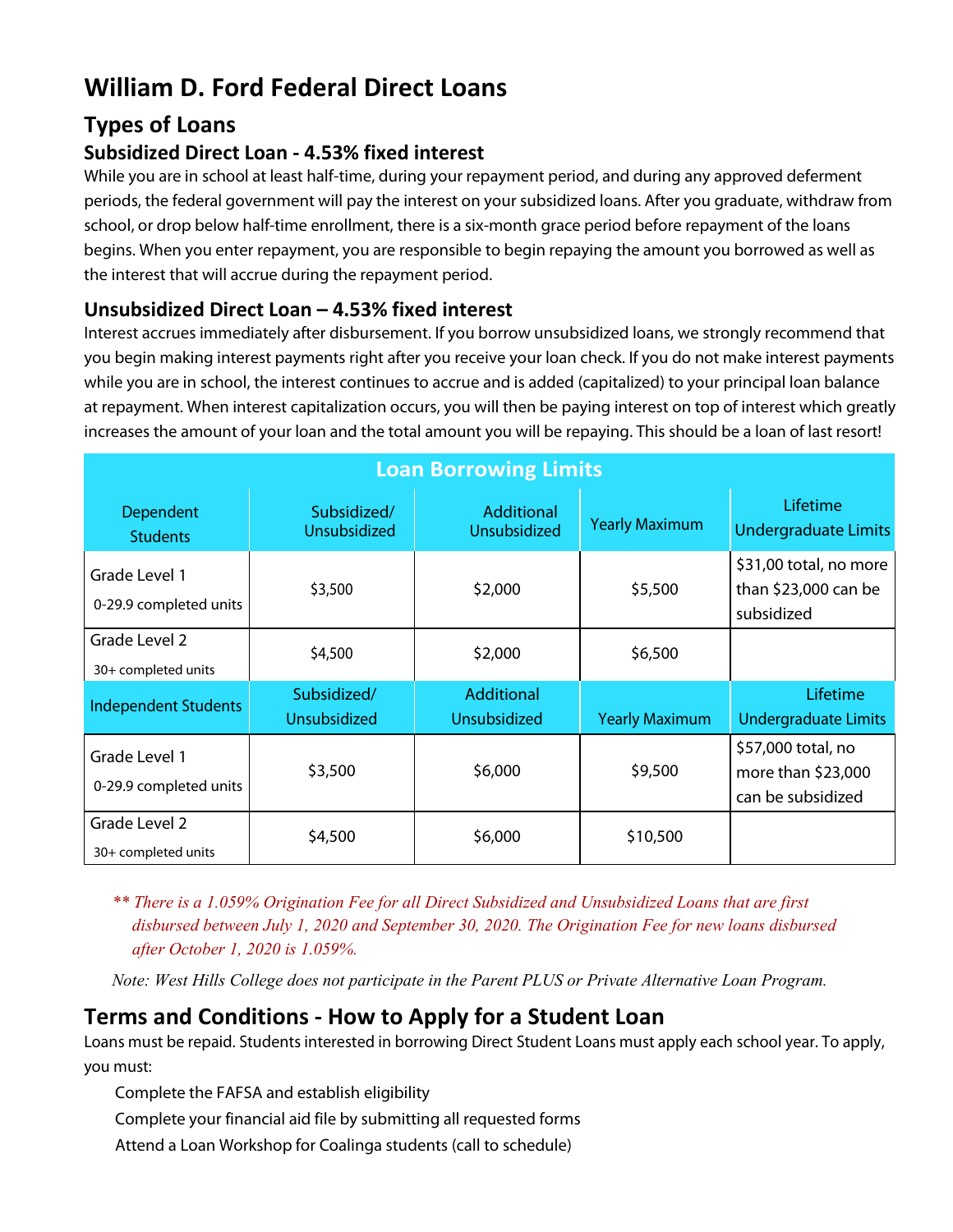Complete Entrance Counseling and a Master Promissory Note online at *www.studentloans.gov* (at the Loan Workshop for Coalinga students)

Complete the required Student Loan Request Form

Be enrolled in & attending 6 or more degree applicable units from your Educational Plan each semester Meet West Hills College's semester deadlines: (Fall 2020 – 10/19/20; Spring 2021 – 04/12/21)

### **Loan Processing Timelines**

Financial Aid will not start processing Student Loan Requests until after the start of each Fall and Spring term after academic progress has been determined. Loan funds are disbursed 4-6 weeks after submitting your Request but not earlier than the fifth week of the term for previous loan borrowers or the seventh week of the term for first time borrowers. 4-6 weeks is in addition to financial aid processing timelines, as we must review your eligibility for gift aid prior to consideration for loans.

There will be up to three monthly loan disbursements for Fall and Spring terms. The initial disbursement for subsidized and unsubsidized direct loans will be September 18, 2020 (October 2, 2020 for first time borrowers) for Fall 2020 term and February 19, 2021 (March 5, 2021 for first time borrowers) for Spring 2021 term.

#### **Exit Counseling**

#### Loan EXIT Counseling is REQUIRED:

If you drop below half-time enrollment (6.0 units)

Within 30 days PRIOR to graduating or leaving West Hills College You may complete Loan Exit Counseling online at [www.studentloans.gov](http://www.studentloans.gov/)

#### **Repayment of Loans**

William D. Ford Direct Loans are low-interest loans for students to help pay for the cost of a student's education. The lender is the U.S. Department of Education rather than a bank or other financial institution. Direct Loans are a form of financial aid and must be repaid with interest.

#### **Loan Policies and Regulations for 2020-21**

Federal regulation states new borrowers (beginning July 1, 2013) may only receive subsidized loans up to 150% of the published length of their current program. Students may lose interest subsidy if they change their program and don't complete within the specified time.

Interest subsidy during the six-month grace period was eliminated for loans made after July 1, 2012. The repayment period still begins six months after the student is no longer enrolled at least half-time but the interest that accrues during those six months is payable by the student.

#### **Withdrawal and Repayment**

If you receive Federal Student Aid and withdraw from all of your classes before completing more than 60% of the term, you will be required to return any unearned federal funds. The Financial Aid Office will calculate the amount. Federal Work Study earnings are excluded from the calculation. If you were awarded aid and drop or are dropped from all of your classes before the published Census Date, you must repay the full amount received.

Your withdrawal from college date is:

The date you notify the Financial Aid Office that you intend to completely withdraw, or

The midpoint of the term if:

You leave without notifying the college, or

You receive all Fs and/or NP's or Instructor Drops, or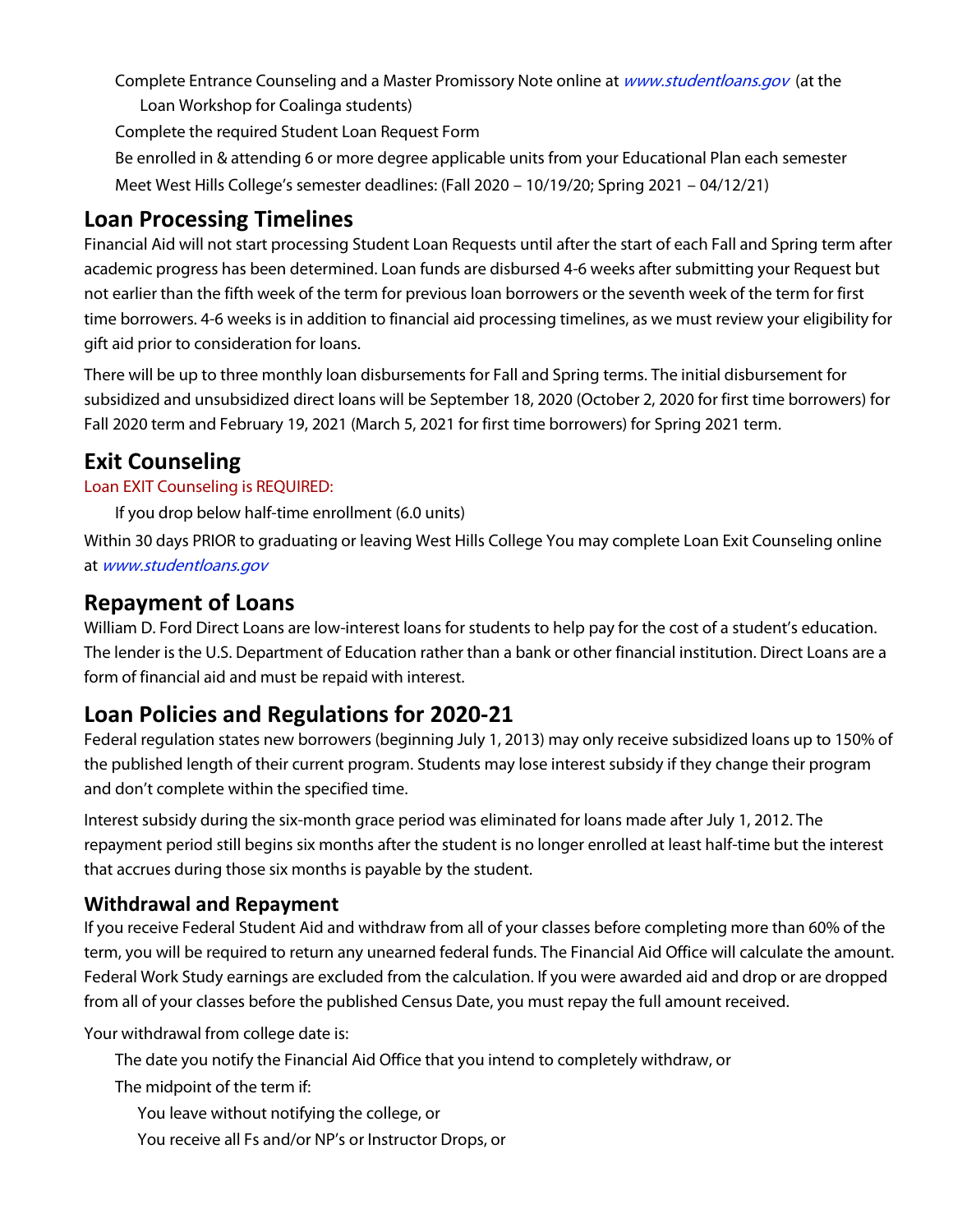Your last date of attendance in class as determined by the instructor.

Students who receive either all F's or NP's or Instructor Drops will be considered unofficially withdrawn and the percentage at the midpoint (50%) of the enrollment period will be used to calculate unearned aid.

Students who have loans will have to return funds in accordance with the terms of the Master Promissory Note (MPN).

You have 45 days from the date you withdraw to repay unearned federal aid in full to the college. You will be unable to register for future classes at West Hills College until you clear this debt.

The Financial Aid Office uses your withdrawal date to calculate the amount of federal aid you may owe. Within 30 days, we will notify you of any repayment or offer you a Post Withdrawal Disbursement.

#### **For example:**

At full-time enrollment (12 units) you are awarded a \$3,098 grant. There are 123 days in the term, and you withdraw on the 43rd day. 35% of your grant was earned and 65% was unearned.

```
$3,098x 65% = $2,013.70. This is your unearned amount.
```
The total amount of grant aid disbursed is multiplied by 50%. This is your "grant protection."

 $$3,098 \times 50\% = $1,549.00$ 

The college will owe the federal government a share of the grant based on how many units you took.

#### **12 units x \$46/unit = \$552**

**\$552 x 65%** (unearned) **= \$358.80** (aid college owes to the federal program).

```
$2,013.70 (unearned) - $358.80 (unearned) = $1,654.90.
```
This is the initial total of unearned aid.

**\$1,654.90** (unearned**) - \$1,549.00** (amount after grant protection) **= \$105.90** (aid you owe to the federal program).

You would owe \$105.90 to the federal program and \$358.80 to the college.

```
$105.90 + $358.80 = $464.70 (your total repayment).
```
This amount will be charged to your student account.

## <span id="page-16-0"></span>**Overpayment of Pell Grant**

If you **drop classes** during the add/drop period and this results in a change of your enrollment status, **you may owe money**.

If you get paid for a class that you never attend, you will owe money. This includes short-term and weekend classes.

If you owe an overpayment, you have 30 days to repay the college in full or it will be reported to the Department of Education (DOE). You will not be able to register for classes at West Hills College until the overpayment has been paid. Once reported to the DOE, a national hold will be placed on your student aid eligibility and you will not be able to receive further financial aid from any college until after it has been paid in full.

#### *For example…*

Student G. Eagle enrolls full-time (12+ units) at the beginning of the semester and receives her first financial aid disbursement of \$620. G. Eagle then decides that she needs a part-time job.

If she drops to:

3/4 time (9-11.9 units), she will receive a reduced 2nd disbursement of \$310 and will receive remaining disbursements of \$465;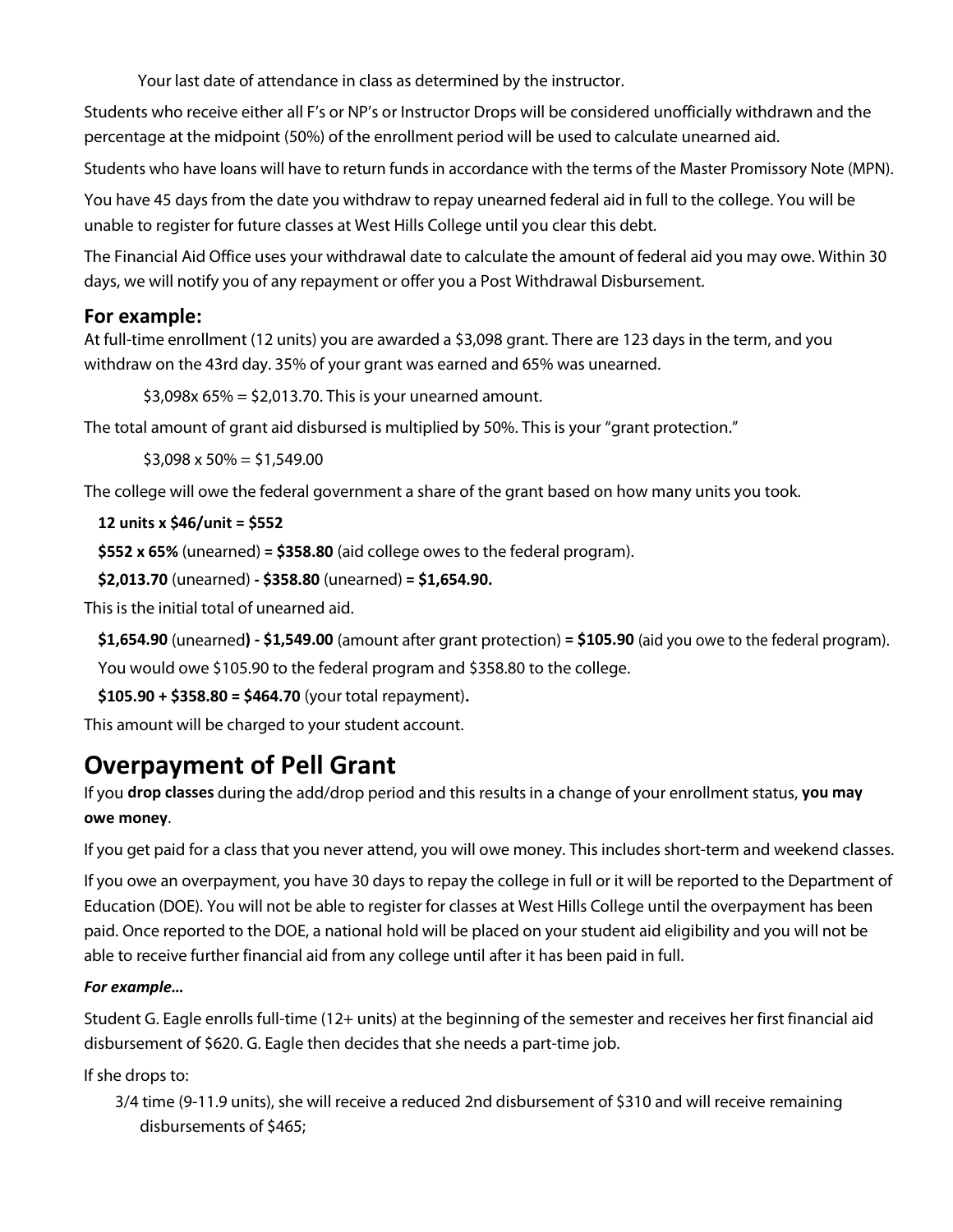1/2 time (6-8.9 units), she will not receive a 2nd disbursement but will receive remaining disbursements of \$310; Less than 1/2 time (less than 6 units), she will not receive additional disbursements and will owe a portion of the first disbursement back to the college.

## **Post Withdrawal Disbursement**

If you did not receive all of your earned federal aid and your withdrawal date has been determined, you will receive a Post Withdrawal Disbursement (PWD).

Funds will be disbursed to you within 120 days of the college's determination of your withdrawal date.

To determine if you were eligible to receive federal funds even though none were disbursed, the Financial Aid Office must have:

Received your valid SAR with calculated EFC (for borrowers) originated your loan request and have a signed MPN (First-year, first-time borrowers must have completed the first 30 days of the term.) Have a completed File Review

#### **Withdrawal Dates**

If you withdraw from all of your classes before completing 60% of the term, you will be required to return any unearned federal funds.

#### **Drop after this date to avoid owing a repayment:**

Fall 2020: 10/20/20 ~ or ~ Spring 2021: 04/08/21

**It is your responsibility to drop classes!** Do not rely on your instructors to drop classes for you.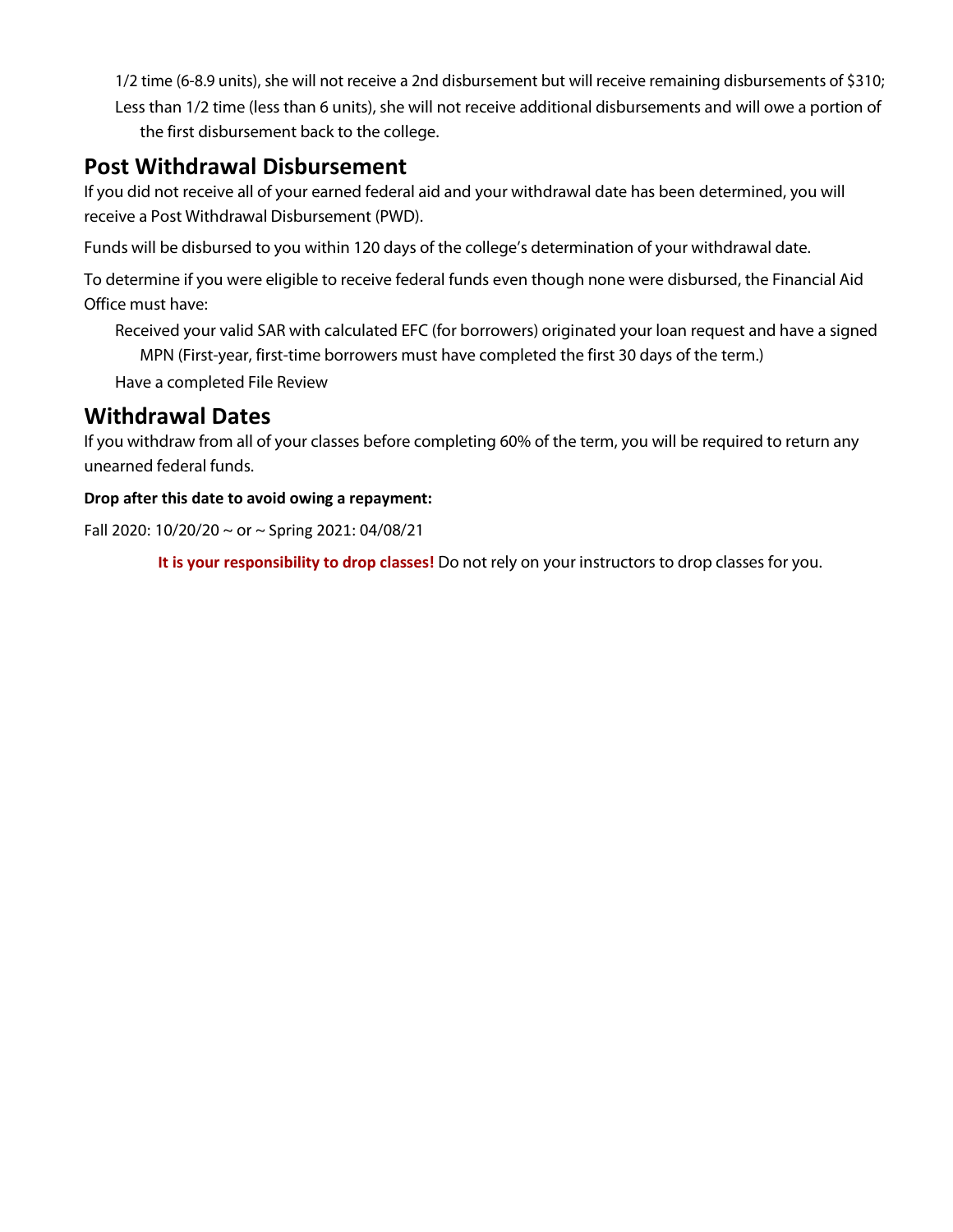# <span id="page-18-0"></span>Important Government/Federal Regulations That May Affect Your 2020-21 Financial Aid Eligibility

## <span id="page-18-1"></span>**Pell Grant Lifetime Eligibility Used (LEU)**

Federal regulation now limits Pell Grant to the equivalent of 12 full time semesters or 600% LEU for your entire academic career. This regulation is retroactive to the first time you attended college and received a Pell grant. It does not include terms you did not receive a Pell grant. You can log on to *www.nslds.ed.gov* and view your current LEU.

## <span id="page-18-2"></span>**High School Diploma, GED Requirements**

Federal regulation states that only students with a high school diploma or GED are eligible for federal financial aid. Students can no longer qualify for federal financial aid by passing an Ability to Benefit Test (ATB) or completing 6 Degree Applicable Units. This regulation applies only to students who enroll in a degree program after July 1, 2012 for the first time.

## <span id="page-18-3"></span>**Undeclared Major Not Eligible for Federal Financial Aid**

Per federal regulation, only students with a declared academic major are eligible for Federal Financial Aid. Undecided majors and Local Certificates are not eligible. Declare a major by scheduling an appointment with your academic advisor or counselor and completing an Educational Plan, and then be sure to let the Financial Aid Office know.

## <span id="page-18-4"></span>**Student Loan Limits for First Time Borrowers and Interest Subsidy**

Beginning July 1, 2013 first time borrowers may only receive Direct Subsidized Loans up to 150% of their current program. At West Hills College, this is 6 full-time terms for most students pursuing an associate degree. Students may lose interest subsidy if they change their program and don't complete within the specified time. The repayment period begins six months after the student is no longer enrolled at least half- time.

## <span id="page-18-5"></span>**Pace of Progress**

Based on Federal Regulation, the college must evaluate each student's cumulative academic progress. This includes each student's entire academic history at West Hills College. We can no longer look at a student's academic performance in recent terms to consider appeals and reinstatement. To meet Satisfactory Academic Progress, students must have completed 70% of all units attempted. This ratio is called your Pace of Progress. To maintain Satisfactory Status, students must also maintain a cumulative Grade Point Average (GPA) of 2.0.

## <span id="page-18-6"></span>**Financial Aid Course Repeat Policy**

Federal regulations limit the number of times a student may get paid financial aid for courses being repeated. Previously passed courses with a "D" or better can only be repeated once for financial aid payment. However, all repeated courses count toward your Satisfactory Academic Progress (SAP), calculations for GPA, Pace of Progress, and Unit Completion requirements. Federal repeat regulations apply to financial aid. State repeat regulations are different and apply to enrollment.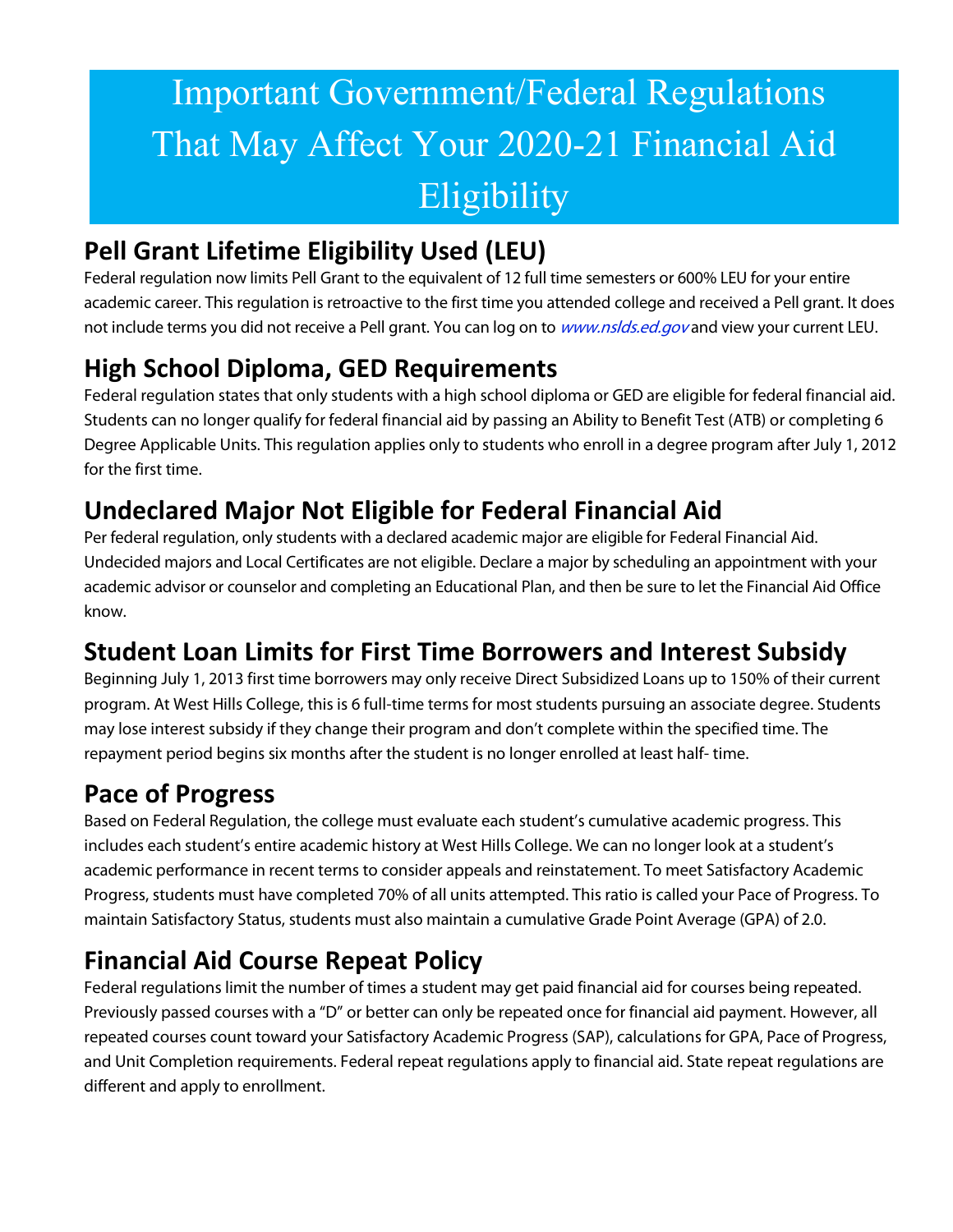## <span id="page-19-0"></span>**Educational Plans**

State law requires that all community college students have an Educational Plan (ED). Financial aid will continue to require Ed Plans for appeals. Having an Ed Plan keeps you on track to reach your goal and is one of the requirements to maintain your priority registration.

## <span id="page-19-1"></span>**Constitution Day**

Constitution Day was created by the U.S. Department of Education so that colleges awarding Federal Financial Aid would hold events focusing on the U.S. Constitution. We hold our celebration on or about September 17th each year, the anniversary of the Constitution's ratification. Look for announcements to see what each campus will be doing to celebrate this important date in American history.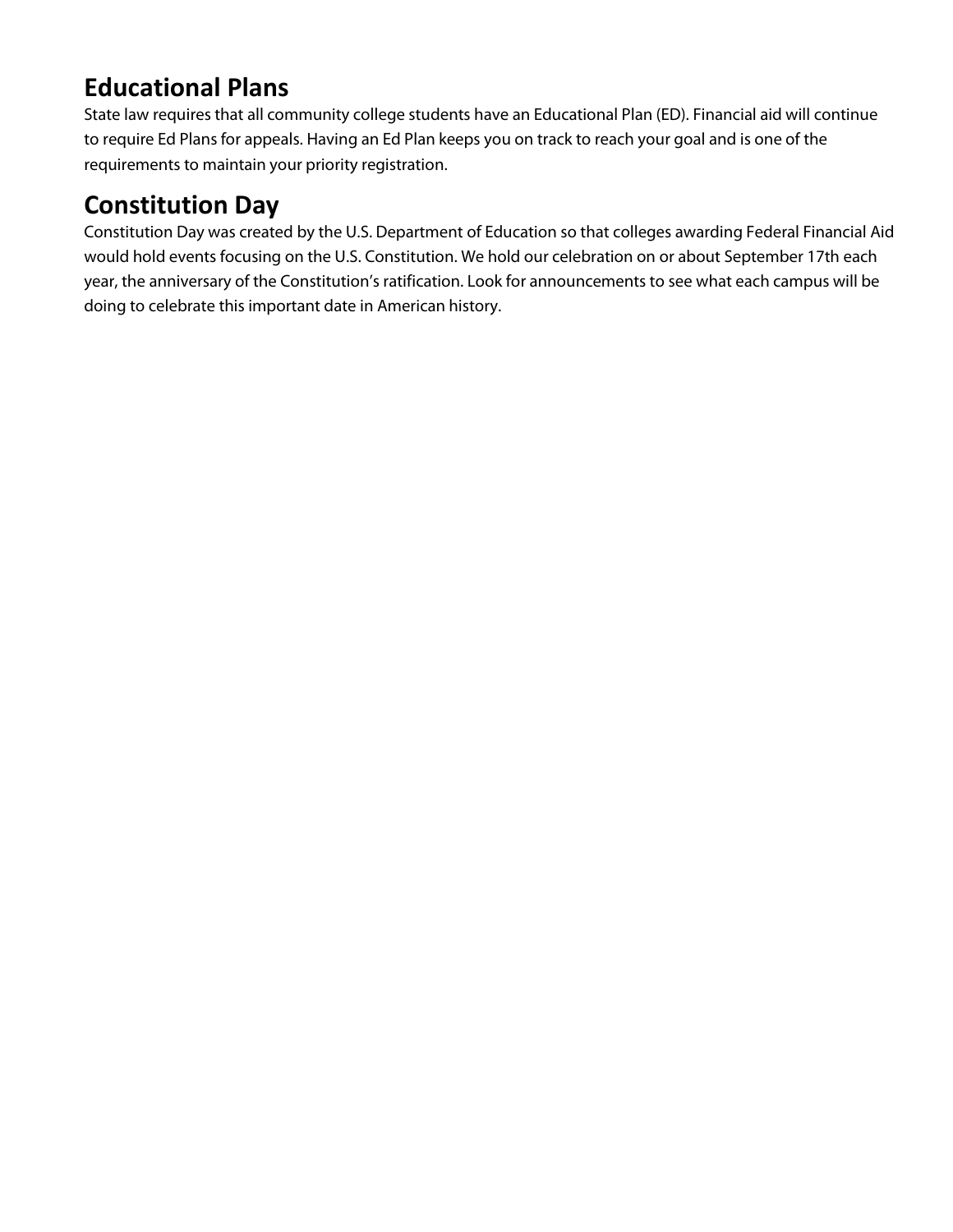## <span id="page-20-0"></span>Consumer Information & Other Resources

#### **Accreditation**

*<http://westhillscollege.com/district/about/accreditation.asp>*

#### **Campus Security Policy**

*<http://westhillscollege.com/lemoore/about/campus-safety/index.asp> <http://westhillscollege.com/coalinga/about/campus-safety/index.asp>*

#### **Crime Statistics**

*<http://westhillscollege.com/lemoore/student-life/campus-safety/crime-statistics.php>* <http://www.westhillscollege.com/coalinga/student-life/campus-safety/crime-statistics.php>

#### **Constitution Day September 17th each year**

*<http://ifap.ed.gov/fregisters/FR05242005.html>*

#### **Drug and Alcohol Policy**

<http://www.westhillscollege.com/lemoore/about/campus-safety/index.asp>

## **Eligible Degree Programs (except for Local Certificates - LC)**

*<http://www.westhillscollege.com/coalinga/academics/programs/index.asp> <http://www.westhillscollege.com/lemoore/academics/programs/index.asp>*

#### **Emergency Preparedness**

*<http://www.westhillscollege.com/coalinga/about/campus-safety/index.asp> <http://westhillscollege.com/lemoore/about/campus-safety/index.asp>*

#### **International Students**

*[http://www.westhillscollege.com/coalinga/students/student\\_programs/international\\_students/index.asp](http://www.westhillscollege.com/coalinga/students/student_programs/international_students/index.asp)*

#### **Major Selection/Academic Advising**

*[http://www.westhillscollege.com/coalinga/students/student\\_services/counseling/index.asp](http://www.westhillscollege.com/coalinga/students/student_services/counseling/index.asp) [http://www.westhillscollege.com/lemoore/students/student\\_services/counseling/index.asp](http://www.westhillscollege.com/lemoore/students/student_services/counseling/index.asp)*

## **Privacy - Federal Educational Privacy Rights (FERPA) and Authorization to Release Information**

*<http://www.ed.gov/policy/gen/guid/fpco/ferpa/index.html>*

#### **Services for Disabled Students**

*[http://www.westhillscollege.com/lemoore/students/student\\_programs/dsps/index.asp](http://www.westhillscollege.com/lemoore/students/student_programs/dsps/index.asp) [http://www.westhillscollege.com/coalinga/students/student\\_programs/dsps/index.asp](http://www.westhillscollege.com/coalinga/students/student_programs/dsps/index.asp)*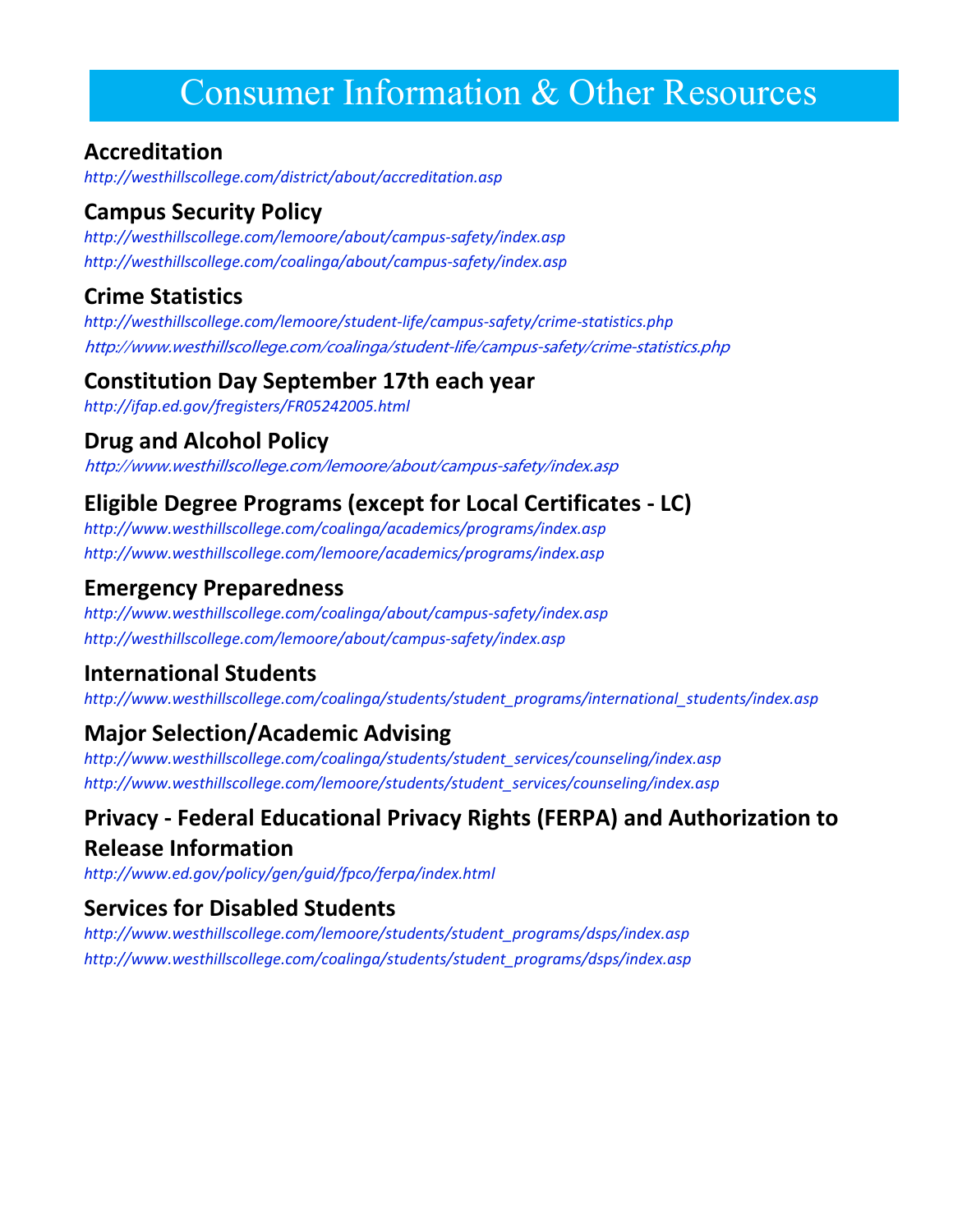### **Student Rights and Responsibilities**

*[http://www.westhillscollege.com/coalinga/students/student\\_services/matriculation.asp](http://www.westhillscollege.com/coalinga/students/student_services/matriculation.asp) <http://www.westhillscollege.com/coalinga/academics/catalog/index.asp>*

#### **Technology and Internet Information**

*<https://foundationccc.org/CollegeBuys>*

#### **Textbook Information**

*[http://www.bkstr.com/webapp/wcs/stores/servlet/StoreCatalogDisplay?langId=-](http://www.bkstr.com/webapp/wcs/stores/servlet/StoreCatalogDisplay?langId=-1&storeId=34905&catalogId) [1&storeId=34905&catalogId=10001](http://www.bkstr.com/webapp/wcs/stores/servlet/StoreCatalogDisplay?langId=-1&storeId=34905&catalogId) [http://www.bkstr.com/webapp/wcs/stores/servlet/StoreCatalogDisplay?langId=-](http://www.bkstr.com/webapp/wcs/stores/servlet/StoreCatalogDisplay?langId=-1&storeId=34904&catalogI) [1&storeId=34904&catalogId=10001](http://www.bkstr.com/webapp/wcs/stores/servlet/StoreCatalogDisplay?langId=-1&storeId=34904&catalogI)*